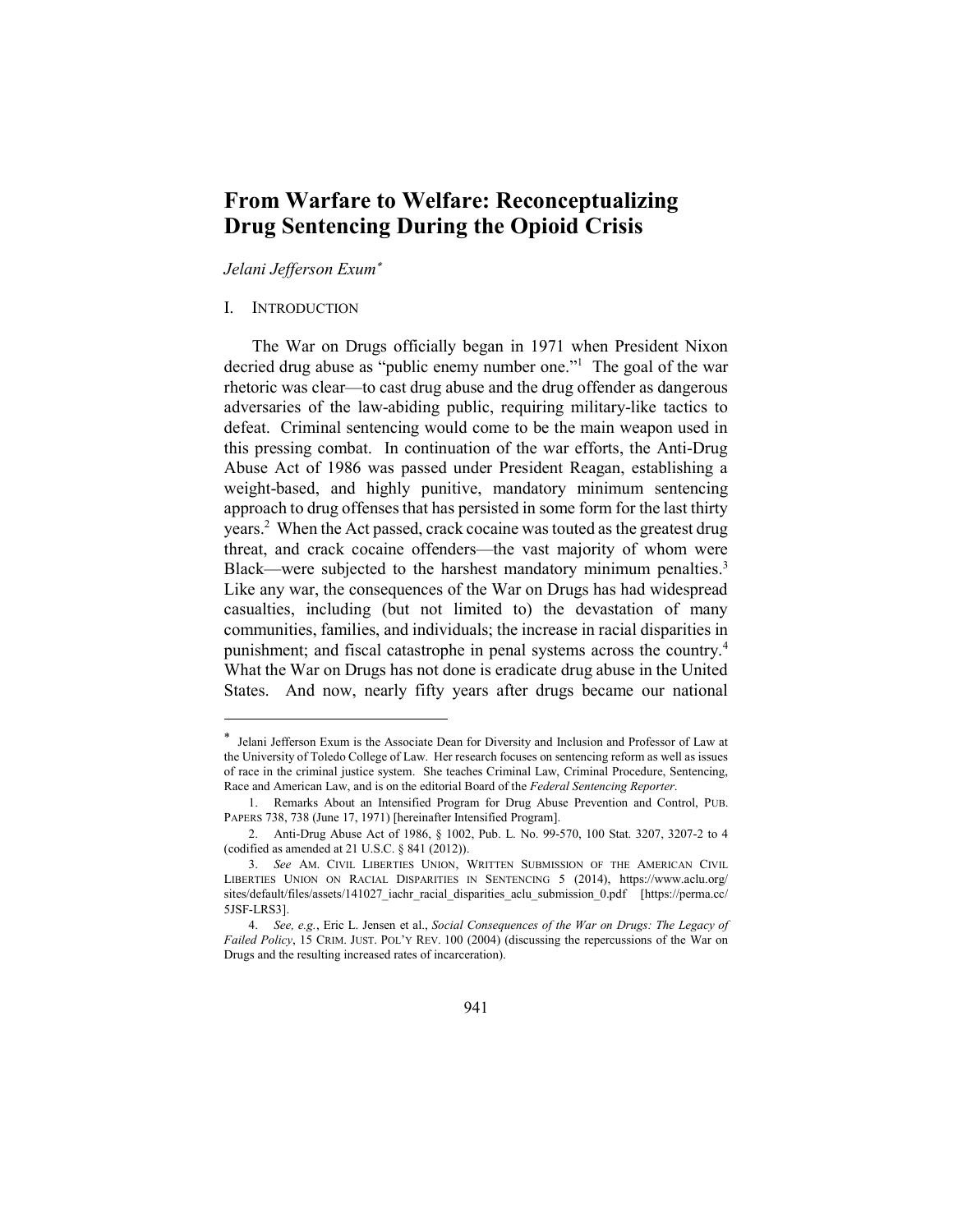enemy, we have a new face of drug crime—the opioid addict.<sup>5</sup>

The current Administration has recognized that "[d]rug addiction and opioid abuse are ravaging America."<sup>6</sup> However, rather than ramping up punishment for opioid offenders through lengthier drug sentencing, in October 2017 the opioid crisis officially became a Public Health Emergency under federal law.<sup>7</sup> And while it is largely understood that this was mostly a symbolic statement with little practical effect, $<sup>8</sup>$  the rhetoric</sup> is markedly different than it was during the purported crack epidemic of the 1980s. Rather than drug offenders being the enemy, the opioid addict has been cast as the American Everyman, and the opioid addiction problem has become known as the "crisis next door" that "can affect any American, from all-state football captains to stay-at-home mothers."<sup>9</sup>

Now that the drug emergency is portrayed as destroying wholesome American communities—as opposed to poor, crime-ridden communities of color—the tone has changed from punishment toward treatment and rehabilitation. The National Institute on Drug Abuse (NIDA) at the National Institutes of Health (NIH) has described opioid misuse and addiction as "a serious national crisis that affects public health as well as social and economic welfare."<sup>10</sup> While we are in the midst of this shift in messaging about drug addiction, it is an ideal time for drug sentencing as a whole to be reconceptualized from use as a weapon—designed to destroy—to having a public welfare agenda. To do this it requires recasting potential drug offenders as community members, rather than enemies. This change in perspective and approach also necessitates understanding drug crime as undeterred by incarceration. The tasks must

 <sup>5.</sup> When using terms like "the opioid crisis" and "the opioid addict," experts are referring to "[t]he misuse of and addiction to opioids—including prescription pain relievers, heroin, and synthetic opioids such as fentanyl." See Opioid Overdose Crisis, NAT. INST. ON DRUG ABUSE, https://www.drugabuse.gov/drugs-abuse/opioids/opioid-overdose-crisis [https://perma.cc/N7PY-LVPV] (last visited Feb. 4, 2019).

 <sup>6.</sup> The Opioid Crisis, WHITE HOUSE, https://www.whitehouse.gov/opioids/ [https://perma.cc/ ZXJ5-LD49] (last visited Feb. 4, 2019).

 <sup>7.</sup> Determination that a Public Health Emergency Exists, DEP'T OF HEALTH AND HUM. SERV. (Oct. 26, 2017), https://www.hhs.gov/sites/default/files/opioid%20PHE%20Declaration-no-sig.pdf [https://perma.cc/5J67-46TG]. See also Memorandum on Combatting the National Drug Demand and Opioid Crisis, 2017 DAILY COMP. PRES. DOC. 788, at § 2 (Oct. 26, 2017) (requiring the Secretary of Health and Human Services to consider declaring the opioid crisis a public health emergency).

 <sup>8.</sup> What Does it Mean to Declare a Public Health Emergency Over the Opioid Crisis?, GEO. WASH. U. MILKEN INST. SCH. OF PUB. HEALTH, https://publichealth.gwu.edu/content/what-does-itmean-declare-public-health-emergency-over-opioid-crisis [https://perma.cc/J4XS-NBRJ] (last visited Feb. 7, 2019).

 <sup>9.</sup> THE CRISIS NEXT DOOR, https://www.crisisnextdoor.gov/ [https://perma.cc/XP23-DFHS] (last visited Feb. 7, 2019).

 <sup>10.</sup> Opioid Overdose Crisis, supra note 5.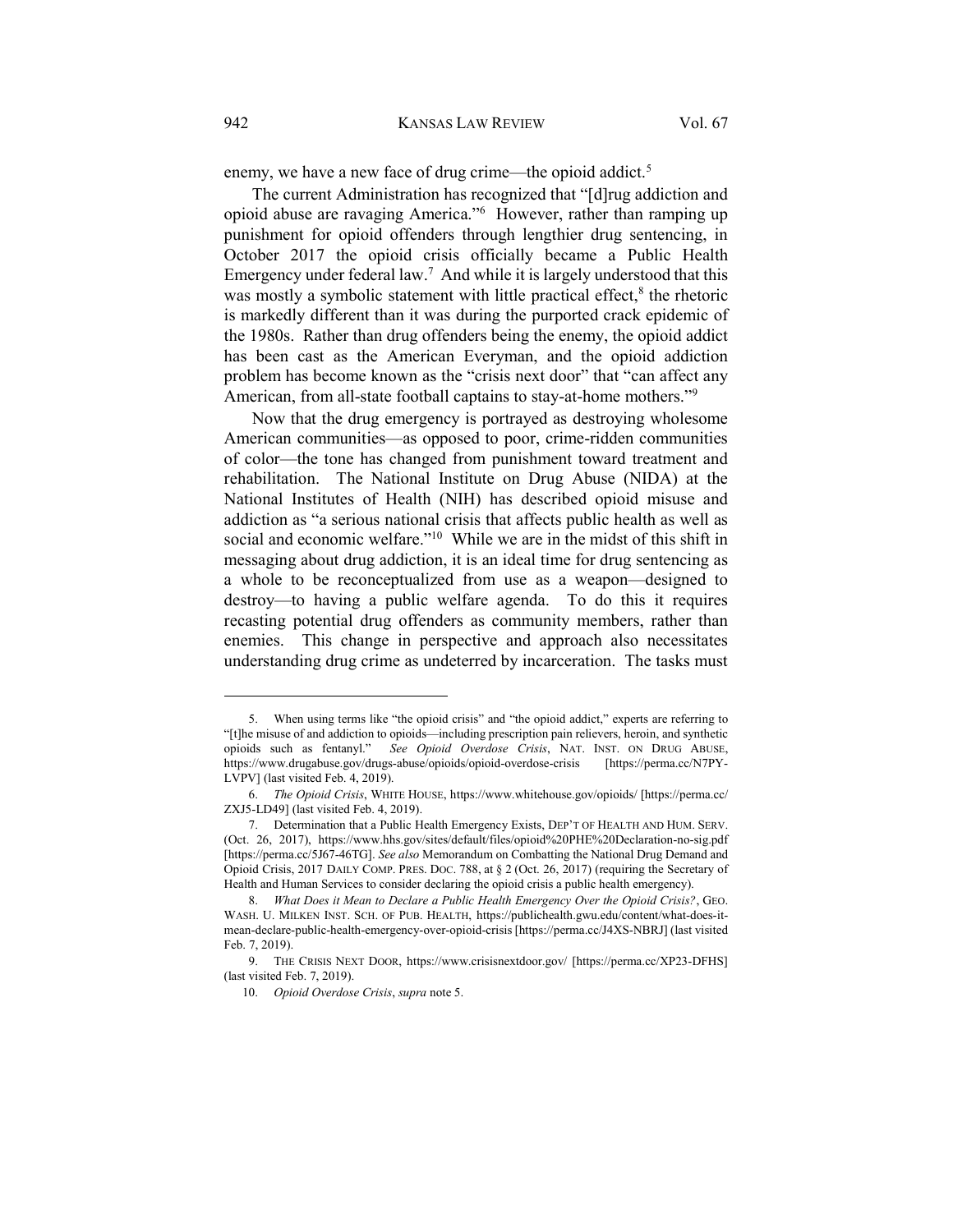be to decide on a goal of drug sentencing, and to develop multifaceted approaches to address and eradicate the underlying sources of the drug problem. When this is done, we may find that more appropriate purposes of punishment—rehabilitation and retribution—compel us to think beyond incarceration, and certainly mandatory minimum sentencing laws, as the appropriate punishment type at all.

# II. SENTENCING AS WEAPON: THE WAR ON DRUGS

In 1971, President Nixon launched the War on Drugs, which marked a turning point in sentencing law; however, this was not the first time the federal government imposed mandatory minimum sentences for drug offenses. Rather, it imposed the first mandatory minimum sentencing laws for drug offenses through the Narcotic Drugs Import and Export Act in 1951.<sup>11</sup> For various drug offenses, the act carried mandatory minimum penalties of two, five, or ten years of imprisonment depending on a person's prior convictions.<sup>12</sup> In 1956, Congress expanded this punitive approach in the Narcotic Control Act to include more mandatory minimum penalties for drug crimes.<sup>13</sup> However, by the 1960s, this punitive approach to drug sentencing was becoming unpopular.<sup>14</sup> And in sweeping reform, in 1970, Congress enacted the Comprehensive Drug Abuse Prevention and Control Act, which repealed almost every mandatory minimum penalty for drug offenses.<sup>15</sup> According to the Congressional Record, the purpose of the change was to institute "a more realistic, more flexible, and thus more effective system of punishment and deterrence of violations of the Federal narcotic and dangerous drug laws."<sup>16</sup> However, just a year later, President Nixon set the stage for an about-face on drug policy by calling for a "war" to commence. In his words, given at a now-famous press conference on June 17, 1971, President Nixon proclaimed, "[i]n order to fight and defeat this enemy, it is necessary to wage a new, all-out offensive" on drug abuse.<sup>17</sup> And, with those words, he laid the foundation

 <sup>11.</sup> See Act of Nov. 2, 1951, § 1, Pub. L. No. 82–255, 65 Stat. 767, 767–68 (amending the Narcotic Drugs Import and Export Act).

 <sup>12.</sup> See id.

 <sup>13.</sup> See Narcotic Control Act of 1956, §§ 103, 105–08, Pub. L. No. 84–728, 70 Stat. 567, 568– 72.

 <sup>14.</sup> U.S. SENT'G COMM'N, REPORT TO THE CONGRESS: MANDATORY MINIMUM PENALTIES IN THE FEDERAL CRIMINAL JUSTICE SYSTEM 22 (2011), https://www.ussc.gov/sites/default/files/pdf/ news/congressional-testimony-and-reports/mandatory-minimum-penalties/20111031-rtc-pdf/Chapter \_02.pdf [https://perma.cc/CKW6-Q5NU].

 <sup>15.</sup> Id. (citing Pub. L. No. 91–513, 84 Stat. 1236 (1970)).

 <sup>16.</sup> H.R. REP. NO. 91-1444 (1970), as reprinted in 1970 U.S.C.C.A.N. 4566, 4638.

 <sup>17.</sup> Intensified Program, supra note 1, at 738.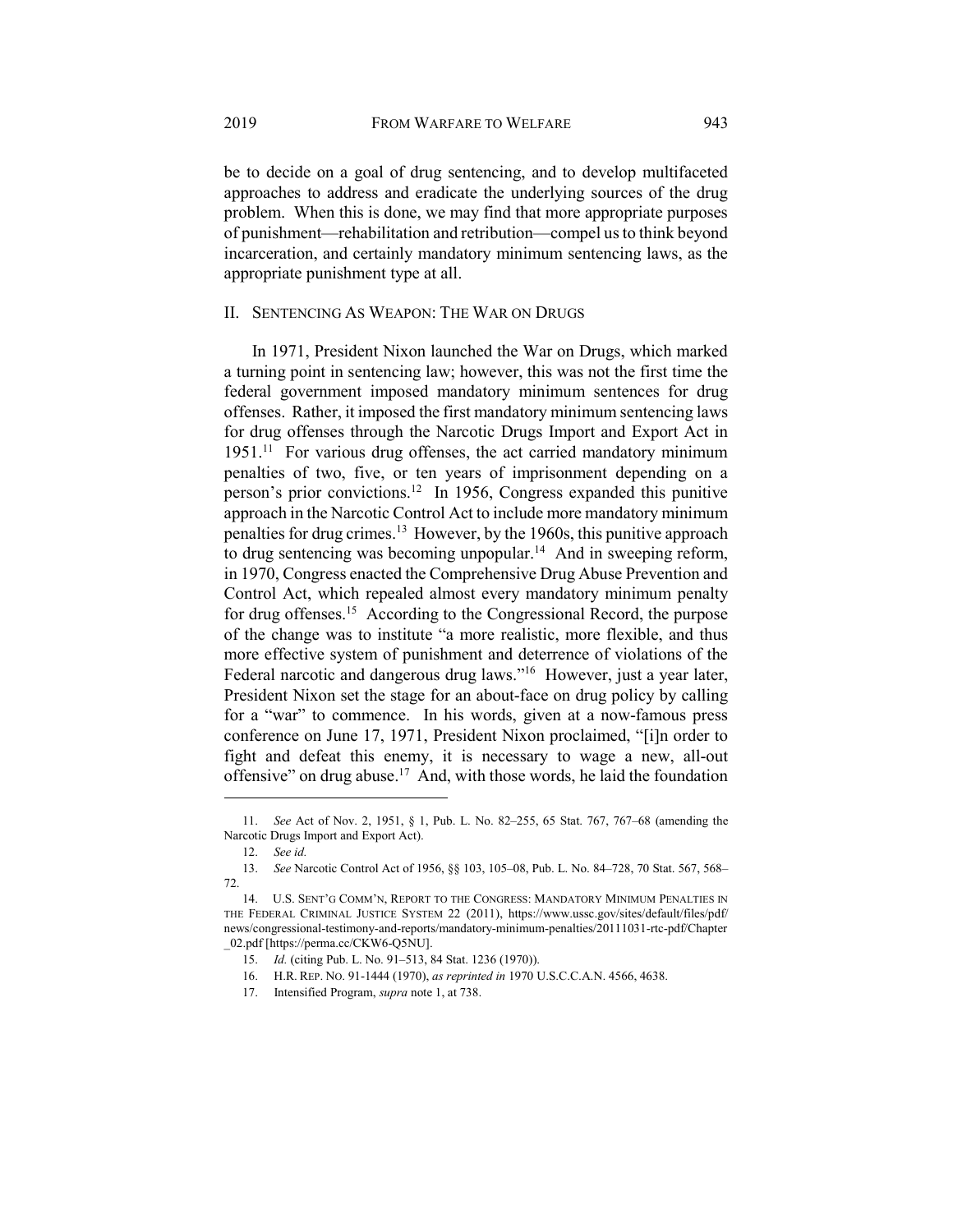for a return to rigid, punitive drug sentencing. But, perhaps even more damaging, was that the war rhetoric cast the would-be drug offenders as dangerous enemies to be fought with the force of the criminal justice system.

The Richard Nixon Foundation claims that Nixon's drug war "has been blamed, rather unfairly, for steering national drug policy to the law enforcement modality most familiar to the nation today."<sup>18</sup> By "law enforcement modality," the Foundation is referring to harsh mandatory minimum penalties for drug crimes. In defense of Nixon, the Foundation points out that it was President Nixon who created the Special Action Office for Drug Abuse Prevention (SAODAP) and "requested \$155 million in new funds, \$105 million which would be made for treatment and rehabilitation nationwide."<sup>19</sup> In the words of the Foundation, "[f]or the first time in the history of the United States, the government offered treatment to any drug addict that needed and wanted it; heroin addicts were now given a choice of rehabilitation without fear of being criminalized for their drug addiction."<sup>20</sup> It is true that SAODAP took a treatment approach to the perceived drug abuse problem by supporting federally-funded drug treatment programs and conducting research on drug abuse and addiction.<sup>21</sup> However, even in supporting treatment, Nixon held fast to the imagery of war. In a handbook issued by SAODAP, Nixon penned a letter calling for the American people to "represent the front-line soldiers in this critical battle."<sup>22</sup> He also described the federal government approach to the "battle against drug abuse."<sup>23</sup> An important part of the fight was targeting drug trafficking through enhanced criminal penalties. As Nixon explained, "[d]omestically we have developed strong new laws and tough new law enforcement efforts, backed by more money and greater manpower."<sup>24</sup> And though "drug *abuse*," and not necessarily the drug abuser, is what Nixon characterized as "public enemy number one,"<sup>25</sup> he used imagery that necessitated putting a face to the enemy. After all,

 <sup>18.</sup> Chris Barber, Public Enemy Number One: A Pragmatic Approach to America's Drug Problem, RICHARD NIXON FOUND (June 29, 2016), https://www.nixonfoundation.org/2016/06/ 26404/ [https://perma.cc/ZEF9-4RLB] (last visited Mar. 7, 2019).

<sup>19</sup>. Id.

 <sup>20.</sup> Id.

 <sup>21.</sup> SPECIAL ACTION OFFICE FOR DRUG ABUSE PREVENTION, SPECIAL ACTION OFFICE FOR DRUG ABUSE PREVENTION ANSWERS THE MOST FREQUENTLY ASKED QUESTIONS ABOUT DRUG ABUSE 2–3 (1972), https://files.eric.ed.gov/fulltext/ED075187.pdf [https://perma.cc/5NWH-2ZJM].

 <sup>22.</sup> Richard Nixon, Foreword to id. at ii.

 <sup>23.</sup> Id.

 <sup>24.</sup> Id. at i.

 <sup>25.</sup> Id.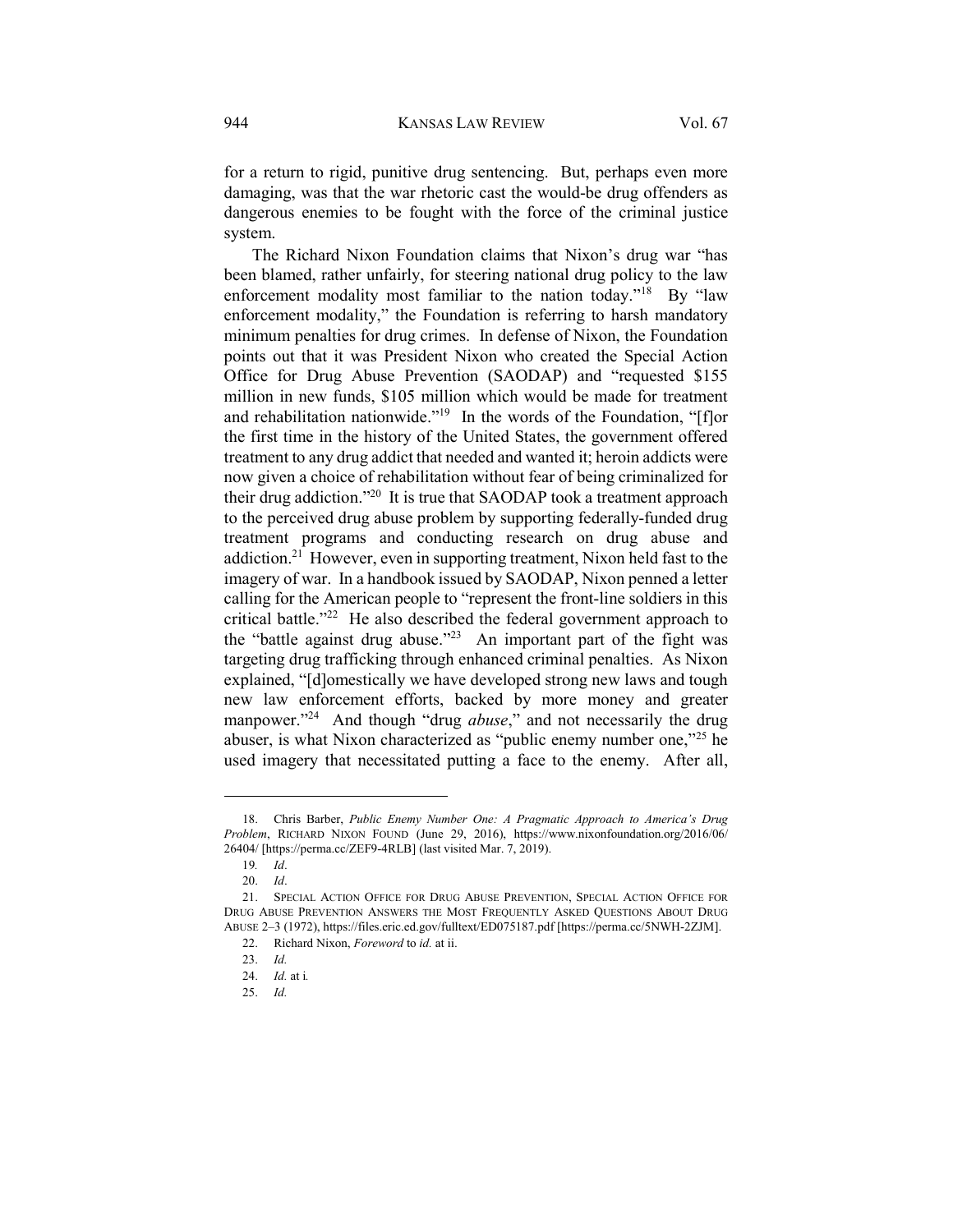according to Nixon, there was some menace out there who "creeps quietly into homes and destroys the bonds of family."<sup>26</sup> This adversary, pitted against the unsuspecting, wholesome American, had to be defeated.

## A. Locating the Enemy

It is now no secret that pandering to racist beliefs about criminality underscored President Nixon's 1968 "law and order" presidential campaign.<sup>27</sup> As Professor Michelle Alexander explains in her prominent text The New Jim Crow: Mass Incarceration in the Age of Colorblindness, "By 1968, 81 percent of those responding to the Gallup Poll agreed with the statement that 'law and order has broken down in this country,' and the majority blamed 'Negroes who start riots' and 'Communists.'"<sup>28</sup> Nixon fed into these views in crafting the rhetoric for his campaign. While viewing one of his own campaign ads, he was accidentally recorded saying, "[The ad] hits it right on the nose. It's all about those damn Negro-Puerto Rican groups out there."<sup>29</sup> Later, Nixon's domestic policy advisor, John Ehrlichman, would reportedly admit that "[t]he Nixon campaign in 1968, and the Nixon White House after that, had two enemies: the antiwar left and Black people."<sup>30</sup> According to the report of Ehrlichman's 1994 interview,<sup>31</sup> Ehrlichman divulged the racist strategy in this way:

You understand what I'm saying? We knew we couldn't make it illegal to be either against the war or Black, but by getting the public to associate the hippies with marijuana and Blacks with heroin, and then criminalizing both heavily, we could disrupt those communities. We could arrest their leaders, raid their homes, break up their meetings, and vilify them night after night on the evening news. Did we know we were

 <sup>26.</sup> Id.

 <sup>27.</sup> Nixon's own racist views toward Blacks, Jews, and other groups were captured in recordings released in 2010 by the Nixon Presidential Library and Museum. For an account of these tapes, see Rob Stein, New Nixon Tapes Reveal Anti-Semitic, Racist Remarks, WASH. POST (Dec. 12, 2010), http://www.washingtonpost.com/wp-dyn/content/article/2010/12/11/AR2010121102890.html [https://perma.cc/WJ8A-369V].

 <sup>28.</sup> MICHELLE ALEXANDER, THE NEW JIM CROW: MASS INCARCERATION IN THE AGE OF COLORBLINDNESS 46 (rev. ed. 2011).

 <sup>29.</sup> Id. at 47.

<sup>30</sup>. Dan Baum, Legalize It All: How to Win the War on Drugs, HARPER'S MAG (Apr. 2016), https://harpers.org/archive/2016/04/legalize-it-all/ [https://perma.cc/A25M-5FNX].

 <sup>31.</sup> Ehrlichman reportedly gave these statements to reporter Dan Baum in a 1994 interview. Id. Baum did not publish these remarks until 2012 and again in 2016 in Harper's Magazine. Dan Baum, Truth, Lies, and Audiotape, in THE MOMENT: WILD, POIGNANT, LIFE-CHANGING STORIES FROM 125 WRITERS AND ARTISTS FAMOUS & OBSCURE 174, 175 (Larry Smith ed., 2012); Baum, supra note 30. Ehrlichman died in 1999. Tom LoBianco, Report: Aide Says Nixon's War on Drugs Targeted Blacks, Hippies, CNN (Mar. 24, 2016), https://www.cnn.com/2016/03/23/politics/john-ehrlichman-richardnixon-drug-war-blacks-hippie/index.html [https://perma.cc/P2KA-ARG8].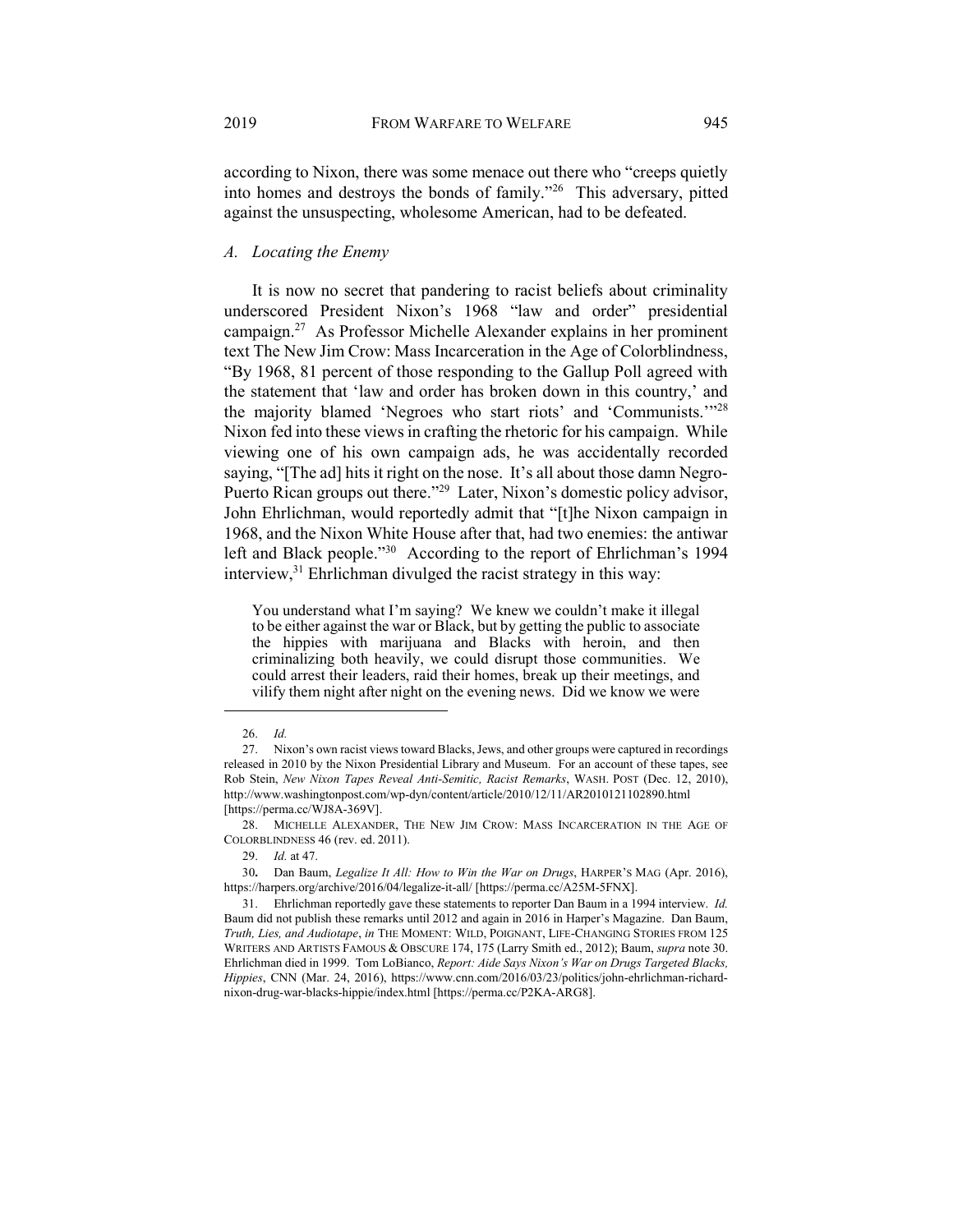lying about the drugs? Of course we did.<sup>32</sup>

Whether one believes the accuracy of these revelations,  $33$  disrupting Black communities is just what the war on drugs accomplished. Nixon seems to have known that this was the eventual course. While flying over the New York City borough of Queens in June 1972, he was quoted as saying, "The people down there could care less about treatment or education. All they want to do is lock the folks up involved with drugs . . . just lock them up."<sup>34</sup> And, though Nixon never signed extensive, tougher drug sentencing punishment reform into law, the "just lock them up" attitude that he identified and the focus on Black communities that such a view exploited would prevail.

# B. Firing the Sentencing Weapon

It was President Ronald Reagan who pushed the War on Drugs agenda forward.<sup>35</sup> On October 14, 1982, Reagan declared that illegal drugs were a threat to U.S. National Security.<sup>36</sup> Congress followed his lead and passed the Anti-Drug Abuse Act of 1986, which created highly punitive, weight based mandatory minimum sentences for drug offenses. In doing so, Congress was reacting to the war rhetoric without giving the country's actual drug issue true study. A closer look at the infamous 100-to-1 powder cocaine to crack ratio established through the Act reveals this trigger-happy Congressional response.

The 1980s were a time of misleading media-fueled concern regarding the dangers of crack cocaine. $37$  Perhaps the most well-known news

 <sup>32.</sup> Baum, supra note 30.

 <sup>33.</sup> Three of Ehrlichman's former colleagues questioned whether Ehrlichman made the statement, and, if he did, contended that he made it sarcastically. They also stated the war on drugs' impetus was not based on race. Hilary Hanson, Nixon Aides Suggest Colleague was Kidding About Drug War Being Designed to Target Black People, HUFFINGTON POST (Mar. 25, 2016), https://www.huffingtonpost.com/entry/richard-nixon-drug-war-john-ehrlichman\_us\_56f58be6e4b0a 3721819ec61?j4cvxkk6gn39b2o6r [https://perma.cc/A2SZ-ZN6B]. Ehrlichman's children also dispute the quote. LoBianco, supra note 31.

<sup>34.</sup> Edward Jay Epstein, The Krogh File-the Politics of "Law and Order", 39 PUB. INT. 99, 121 (1975).

 <sup>35.</sup> Andrew Glass, Reagan Declares 'War on Drugs,' October 14, 1982, POLITICO (Oct. 14, 2010, 4:44 AM), https://www.politico.com/story/2010/10/reagan-declares-war-on-drugs-october-14- 1982-043552 [https://perma.cc/P4R7-XXWH].

<sup>36</sup>. Ronald Reagan, Remarks Announcing Federal Initiatives Against Drug Trafficking and Organized Crime, 2 PUB. PAPERS 1313, 1315–16 (Oct. 14, 1982) (outlining a plan to fight organized crime generally and drug trafficking specifically).

 <sup>37. &</sup>quot;'Crack' is the street name for a form of cocaine base, usually prepared by processing cocaine hydrochloride [powder cocaine] and sodium bicarbonate, and usually appearing in a lumpy, rocklike form." U.S. SENTENCING GUIDELINES MANUAL, § 2D1.1(c) n.D (U.S. SENTENCING COMM'N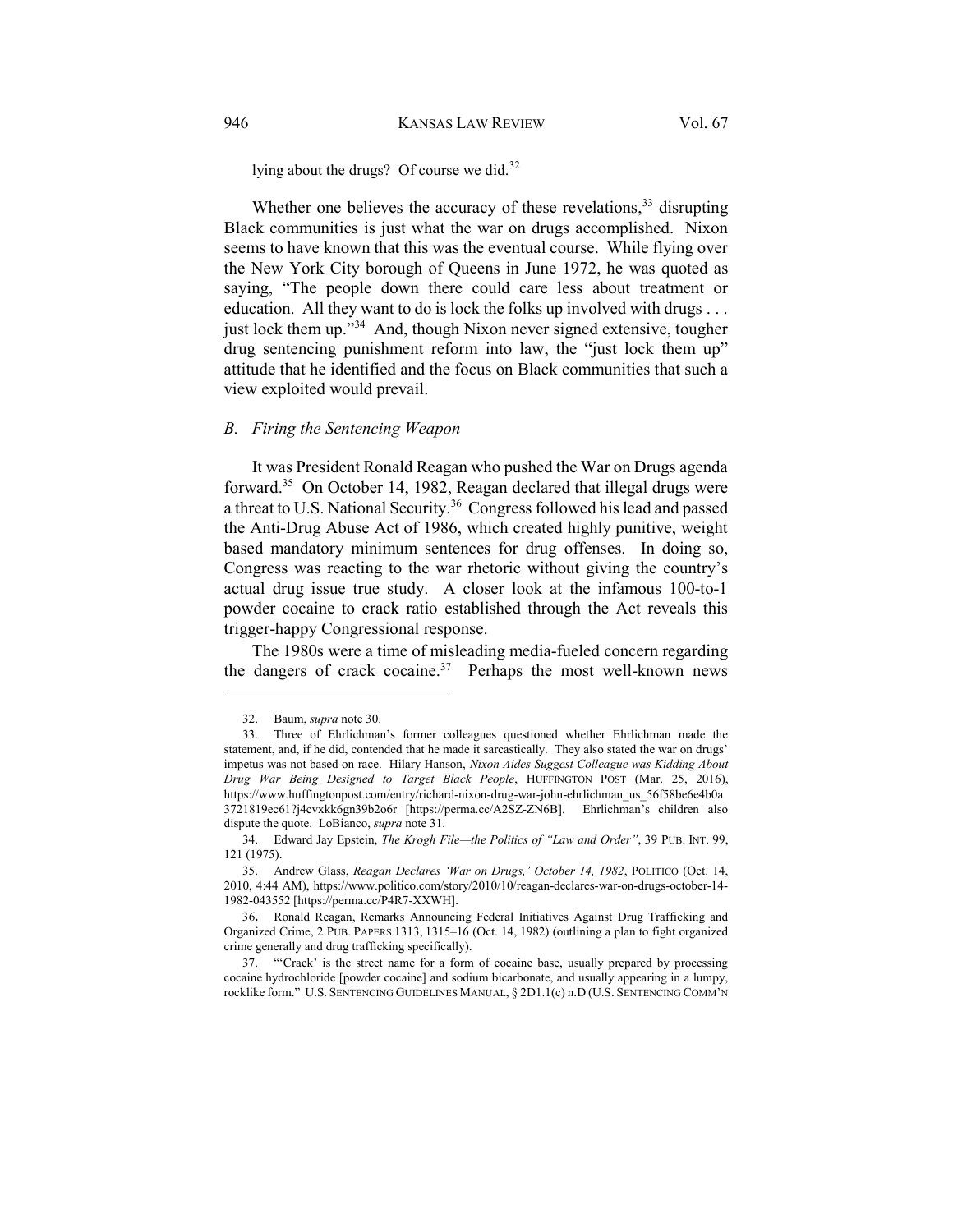account encouraging this fear was the cocaine-induced death of the popular college basketball star Len Bias in June 1986.<sup>38</sup> It had been widely reported that Bias died from a crack overdose, and the public outcry was heard in the halls of Congress. Though it was eventually discovered that Len Bias died from a combination of snorting powder cocaine and using alcohol, and not from crack cocaine use at all, the fear created by stories like that of Len Bias was pervasive and the effects were long-lasting.<sup>39</sup>

Further, Len Bias was Black, and the panic surrounding crack was definitely colored by racial stereotypes. In the 1994 Eastern District of Missouri case United States v. Clary, Judge Clyde Cahill explained the damaging racism of the media attention this way:

Crack cocaine eased into the mainstream of the drug culture about 1985 and immediately absorbed the media's attention. Between 1985 and 1986, over 400 reports had been broadcast by the networks. Media accounts of crack-user horror stories appeared daily on every major channel and in every major newspaper. Many of the stories were racist. Despite the statistical data that whites were prevalent among crack users, rare was the interview with a young black person who had avoided drugs and the drug culture, and even rarer was any media association with whites and crack. Images of young black men daily saturated the screens of our televisions. These distorted images branded onto the public mind and the minds of legislators that young black men were solely responsible for the drug crisis in America. The media created a stereotype of a crack dealer as a young black male, unemployed, gang affiliated, gun toting, and a menace to society. $40$ 

This racialized impact is evident in another enduring image of the crack hysteria—the crack baby. The Sentencing Project described this imagery and its erroneous nature aptly:

The notion of the "crack baby" became common in the 1980s and was associated mostly with African American infants who experienced the effects of withdrawal from crack. Over time, the medical field determined the effects of crack on a fetus had been overstated. Deborah Frank, a professor of Pediatrics at Boston University describes the "crack baby" as "a grotesque media stereotype [and] not a scientific diagnosis."

<sup>2018).</sup> 

 <sup>38.</sup> U.S. SENTENCING COMM'N, SPECIAL REPORT TO THE CONGRESS: COCAINE AND FEDERAL SENTENCING POLICY 122 (1995) [hereinafter 1995 REPORT], https://www.ussc.gov/research/ congressional-reports/1995-report-congress-cocaine-and-federal-sentencing-policy [https://perma.cc/ HNK2-RDYJ].

<sup>39.</sup> See Carol A. Brook, Mukasey Puts Latest Crack in Truth on Drugs, CHI. TRIB. (Mar. 7, 2008), https://www.chicagotribune.com/news/ct-xpm-2008-03-07-0803060576-story.html [https:// perma.cc/T3YV-CSPE].

 <sup>40. 846</sup> F. Supp. 768, 783 (E.D. Mo.) (citations omitted), rev'd, 34 F.3d 709 (8th Cir. 1994).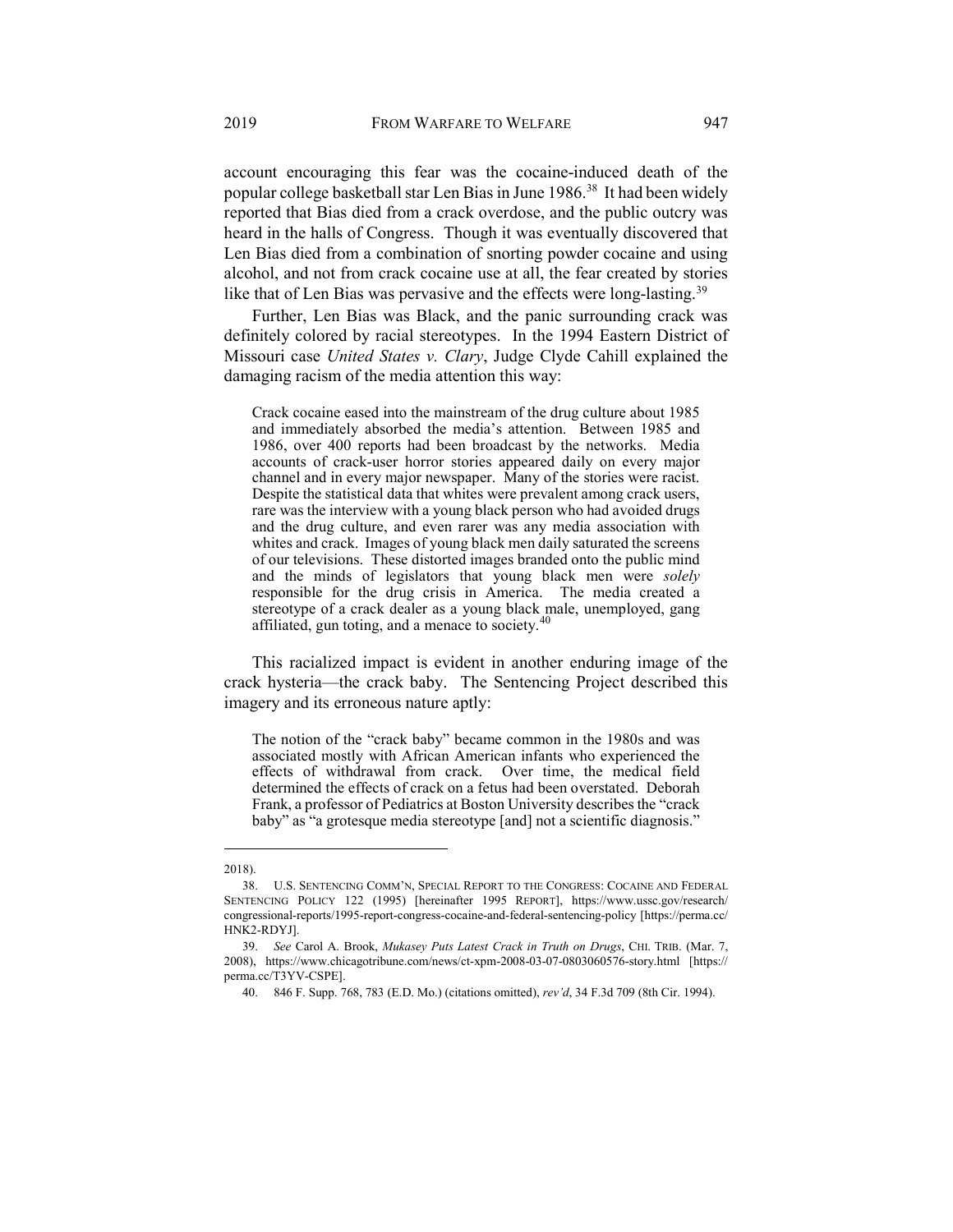Indeed, she found the negative effects of crack use on the fetus are similar to the negative effects of tobacco or alcohol use, poor prenatal care or poor nutrition on the fetus.<sup>41</sup>

At the same time that images of the Black crack baby and crack mother were frightening concerned (white) Americans, the story was being told that crack was significantly worse than powder cocaine.<sup>42</sup> The distorted story has been explained this way:

The driving force behind passage of these anti-crack laws was the exaggerated claims made in the media on a near-daily basis. Multiple stories warned of "crack-crazed" addicts. In the months before the 1986 elections, more than 1,000 stories on cocaine appeared in the national press, including five cover stories in Time and Newsweek. Time magazine called crack cocaine the issue of the year.<sup>43</sup>

Though the concern focused on crack cocaine and the misleading image of the Black people using crack, scientific data proved this concern to be misplaced. Studies show that "[t]here are no pharmacological differences between crack and powder cocaine to justify their differential treatment under the law."<sup>44</sup> Still, the public outcry and misinformation pushed Congress to rush the 1986 Drug Act through the legislative process.<sup>45</sup> As Judge Cahill explained:

Legislators used these media accounts as informational support for the enactment of the crack statute. The Congressional Record, prior to

 <sup>41.</sup> RESEARCH & ADVOCACY FOR REFORM, THE SENTENCING PROJECT, FEDERAL CRACK COCAINE SENTENCING 6 (Oct. 2010), https://www.sentencingproject.org/publications/federal-crackcocaine-sentencing/ [https://perma.cc/2NR3-U6PA] (alteration in original) (first citing U.S. SENTENCING COMM'N., REPORT TO THE CONGRESS: COCAINE AND FEDERAL SENTENCING POLICY 68 (2007); then citing Cocaine Pharmacology, "Crack Babies," Violence: Hearing Before the U.S. Sentencing Comm'n, 14 FED. SENT'G REP. 191, 195 (2002) (statement of Deborah Frank, M.D., Professor at Boston University School of Medicine)).

 <sup>42.</sup> CARL L. HART,JOANNE CSETE, &DON HABIBI, OPEN SOC'Y FOUND., METHAMPHETAMINE: FACT VS. FICTION AND LESSONS FROM THE CRACK HYSTERIA 2 (2014), https://www.opensociety foundations.org/sites/default/files/methamphetamine-dangers-exaggerated-20140218.pdf. [https://perma.cc/8DUF-H8CV].

 <sup>43.</sup> Id.

 <sup>44.</sup> Id.

 <sup>45.</sup> See U.S. SENTENCING COMM'N., REPORT TO THE CONGRESS: COCAINE AND FEDERAL SENTENCING POLICY 5 (2002) [hereinafter 2002 REPORT], https://www.ussc.gov/sites/default/files/ pdf/news/congressional-testimony-and-reports/drug-topics/200205-rtc-cocaine-sentencing-policy/20 0205 Cocaine and Federal Sentencing Policy.pdf [https://perma.cc/3U2E-BFVC]; see also 1995 REPORT, supra note 38, at 122 ("[F]ollowing Bias's death, newspapers across the country ran headlines and stories containing a quote from Dr. Dennis Smyth, Maryland's Assistant Medical Examiner, that Bias probably died of 'free-basing' cocaine. Newspapers that ran such headlines included the Los Angeles Times, USA Today, the Chicago Tribune, The Atlanta Constitution, and the Washington Post.").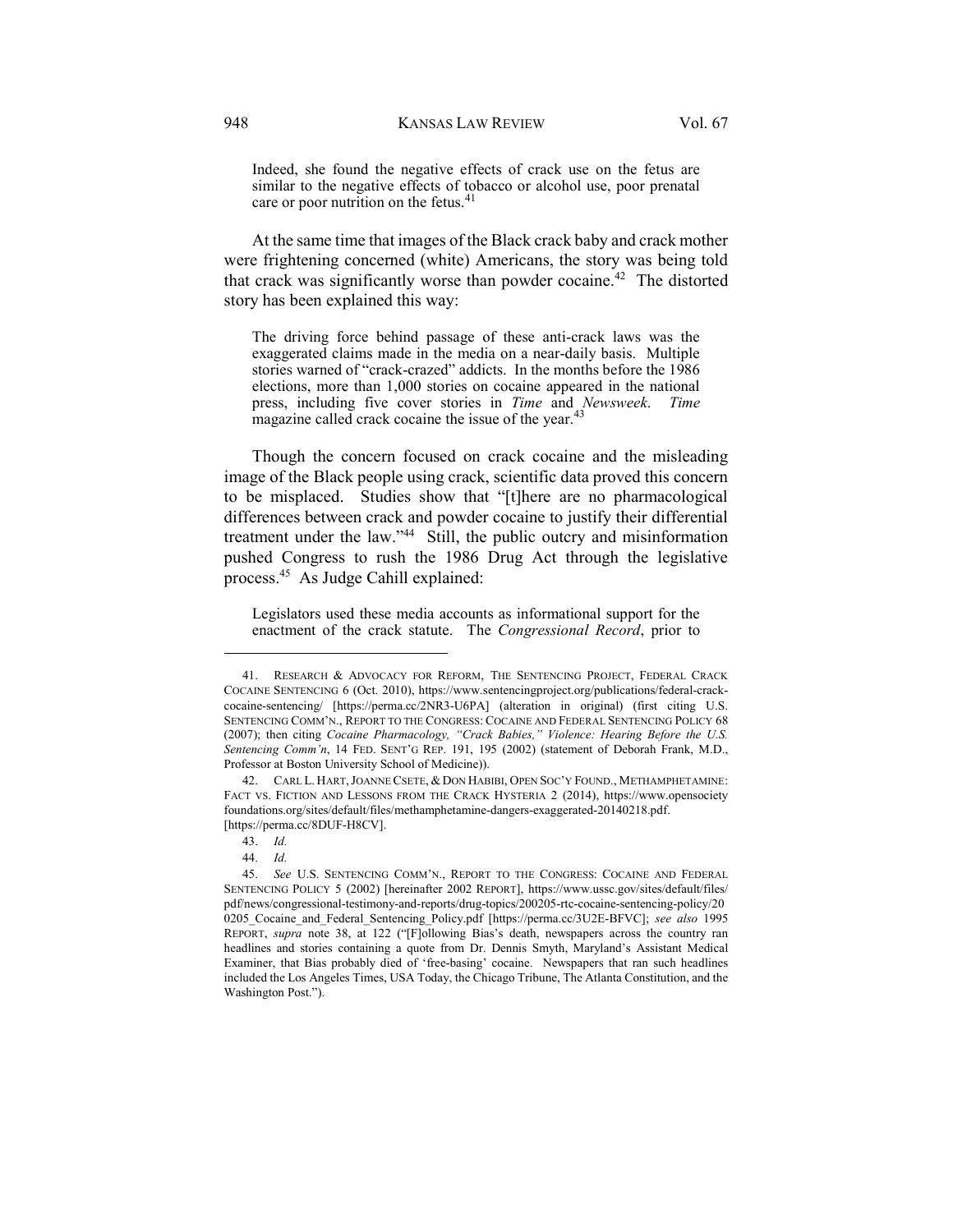enactment of the statute, is replete with news articles submitted by members for their colleagues' consideration which labeled crack dealers as black youths and gangs. Members of Congress also introduced into the record media reports containing language that was either overtly or subtly racist, and which exacerbated white fears that the "crack problem" would spill out of the ghettos.<sup>46</sup>

Therefore, in response to the perceived national drug emergency, the 1986 Drug Act passed with no committee hearings and no accompanying House or Senate reports, and the disparate 100-to-1 powder-to-crack cocaine sentencing ratio was born.<sup>47</sup>

Under this new Act, an offense had to involve 100 times more powder cocaine for a defendant to receive the same sentence as defendants convicted of a crack cocaine offense. Offenses involving five grams of cocaine base (commonly referred to as "crack") were treated as equivalent to those involving 500 grams of cocaine hydrochloride (commonly referred to as "powder cocaine") for triggering a five-year mandatory minimum sentence.<sup>48</sup> Likewise, 5000 grams of powder cocaine were necessary to trigger the same ten-year mandatory minimum sentence that was triggered by fifty grams of crack.<sup>49</sup> Though this new sentencing scheme was seemingly race-neutral, its enforcement certainly was not. The 100-to-1 powder-to-crack cocaine sentencing ratio was incorporated into the Federal Sentencing Guidelines<sup>50</sup> and has given police, prosecutors, and judges weapons to disproportionately imprison Black offenders. The incredible racial disparity that resulted has persisted for over three decades.

# C. The Carnage of War: Drug Sentencing and Racial Disparities

The full force of the 1986 Act was dispatched against Black

 <sup>46.</sup> United States v. Clary, 846 F. Supp. 768, 783–84 (E.D. Mo. 1994) (citations omitted), rev'd, 34 F.3d 709 (8th Cir. 1994).

<sup>47.</sup> See 2002 REPORT, *supra* note 45, at 5–6.

 <sup>48.</sup> Anti-Drug Abuse Act of 1986, § 1002, Pub. L. No. 99-570, 100 Stat 3207, 3207-2 to 3207- 4 (codified as amended at 21 U.S.C. § 841 (2012)). Pursuant to the resulting 21 U.S.C. § 841, a fiveyear mandatory minimum applied to any trafficking offense of five grams of crack or 500 grams of powder, 21 U.S.C. § 841(b)(1)(B)(ii), (iii); its ten-year mandatory minimum applied to any trafficking offense of fifty grams of crack or 5000 grams of powder, § 841(b)(1)(A)(ii), (iii). The 1986 Drug Act imposed the heavier penalty on "cocaine base" without specifying that to mean crack. However, in 1993, the Sentencing Commission clarified that "'[c]ocaine base,' for the purposes of this guideline, means 'crack.'" U.S. SENTENCING GUIDELINES MANUAL app. C, vol. I, amend. 487 (U.S. SENTENCING COMM'N 2003) (effective Nov. 1, 1993).

 <sup>49.</sup> Anti-Drug Abuse Act of 1986, § 1002.

 <sup>50.</sup> See Kimbrough v. United States, 552 U.S. 85, 96 (2007).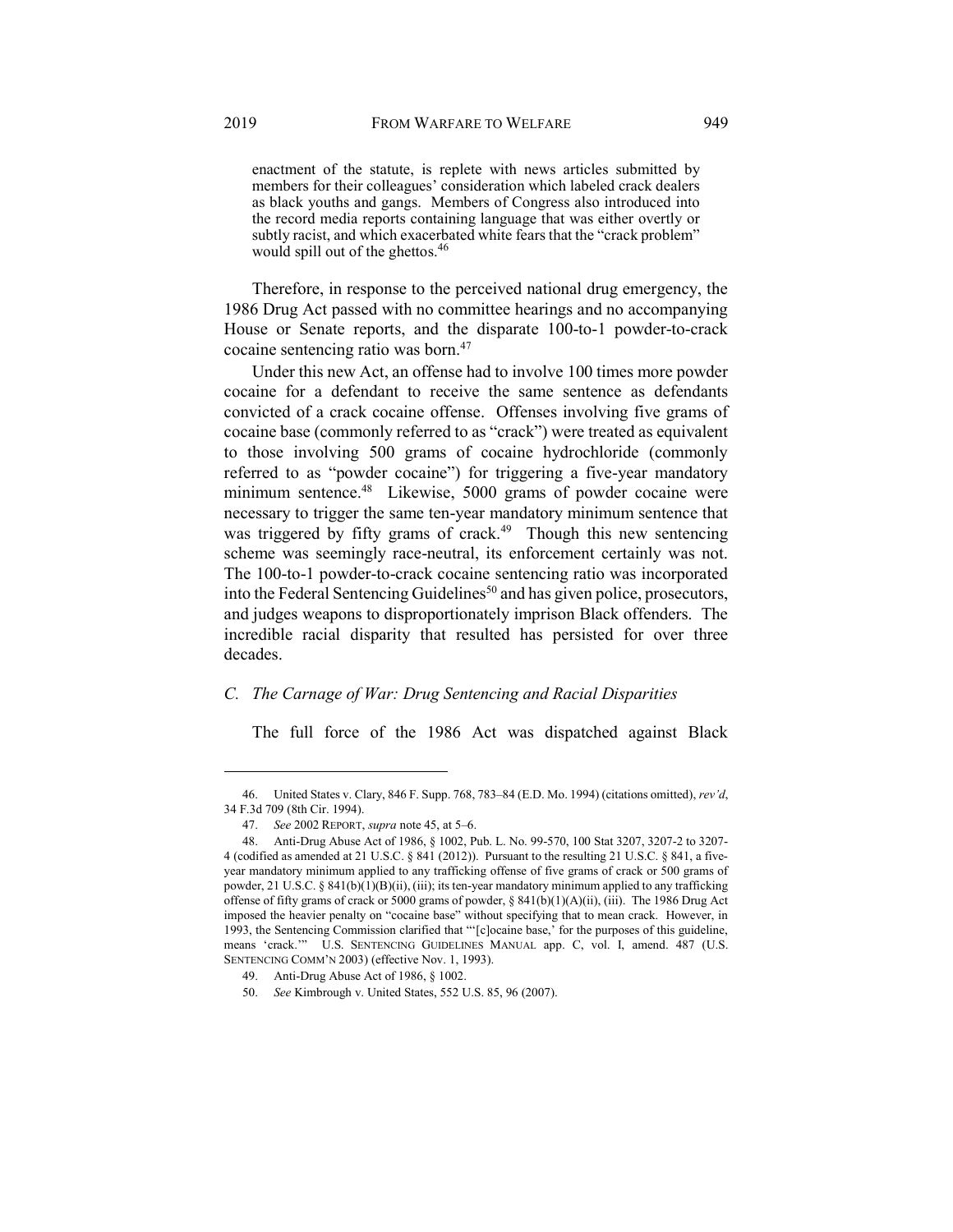communities. As is the scene with any warzone, the result was devastating. In a February 1995 report, the U.S. Sentencing Commission related that a startling 88.3 percent of crack cocaine offenders were Black.<sup>51</sup> The Commission cited to a study conducted by the Bureau of Justice Statistics finding that, due to the 100-to-1 ratio, "the average sentence imposed for crack trafficking was twice as long as for trafficking in powdered cocaine."<sup>52</sup> Ultimately, the Sentencing Commission concluded that "[t]he 100-to-1 crack cocaine to powder cocaine quantity ratio is a primary cause of the growing disparity between sentences for Black and White federal defendants."<sup>53</sup> In May of the same year, the Commission urged Congress to equalize crack and powder cocaine penalties.<sup>54</sup> Congress rejected the proposed amendment to the Sentencing Guidelines—"the first time in the guidelines' history [that] Congress and the president rejected a guideline amendment approved by the [C]ommission."<sup>55</sup> In 1997, the Sentencing Commission again issued a report unanimously recommending "the elimination of the 100:1 ratio."<sup>56</sup> Congress, however, did not act on this recommendation.<sup>57</sup>

This call for racial equality through a change to drug sentencing came again in the Commission's 2002 Report to Congress, in which the Sentencing Commission explained its findings that an "overwhelming majority of crack cocaine offenders" were Black—"91.4 percent in 1992 and 84.7 percent in 2000."<sup>58</sup> The Commission also reported that "[i]n addition, the average sentence for crack cocaine offenses (118 months) is 44 months—or almost 60 percent—longer than the average sentence for powder cocaine offenses (74 months), in large part due to the effects of the 100-to-1 drug quantity ratio."<sup>59</sup> As a result of the hearings and findings, the Commission again advocated for a reduction in the 100:1

 <sup>51. 1995</sup> REPORT, supra note 38, at 152.

 <sup>52.</sup> Id. at 153 (quoting DOUGLAS C. MCDONALD & KENNETH E. CARLSON, BUREAU OF JUSTICE STATISTICS, SENTENCING IN THE FEDERAL COURTS: DOES RACE MATTER? THE TRANSITION TO SENTENCING GUIDELINES, 1986–90, at 1 (1993)).

 <sup>53.</sup> Id. at 154.

 <sup>54.</sup> See Amendments to the Sentencing Guidelines for United States Courts, 60 Fed. Reg. 25,074, 25,075–77 (proposed May 10, 1995).

 <sup>55.</sup> DEBORAH J. VAGINS & JESSELYN MCCURDY, AM. CIVIL LIBERTIES UNION, CRACKS IN THE SYSTEM: TWENTY YEARS OF THE UNJUST FEDERAL CRACK COCAINE LAW 6 (2006), https://www.aclu.org/sites/default/files/pdfs/drugpolicy/cracksinsystem\_20061025.pdf [https:// perma.cc/NPN9-7ZM9] (citing Act of Oct. 30, 1995, § 1, Pub. L. No 104-38, 109 Stat. 334, 344).

 <sup>56.</sup> Id. (citing U.S. SENTENCING COMM'N, SPECIAL REPORT TO THE CONGRESS: COCAINE AND FEDERAL SENTENCING POLICY 2 (1997)).

 <sup>57.</sup> Id.

 <sup>58. 2002</sup> REPORT, supra note 45, at 62.

 <sup>59.</sup> Id. at 90.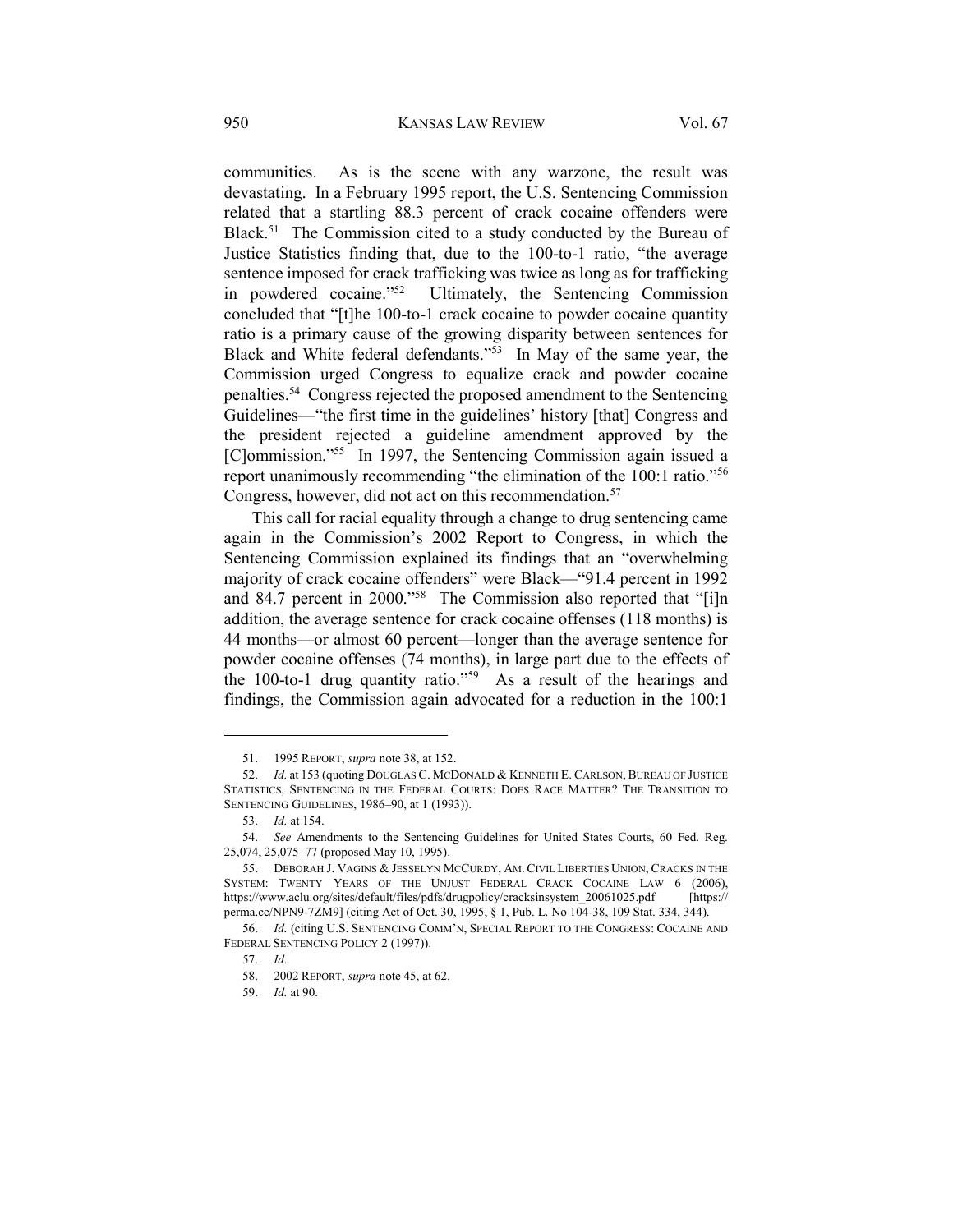ratio, stating in its report that: (1) "the current penalties exaggerate the relative harmfulness of crack cocaine"; (2) the "current penalties sweep too broadly and apply most often to lower level offenders"; (3) the "current quantity-based penalties overstate the seriousness of most crack cocaine offenses and fail to provide adequate proportionality"; and (4) the "current penalties' severity mostly impacts minorities."<sup>60</sup> However, again, Congress did not respond.<sup>61</sup>

By 2004, the Sentencing Commission was directly expressing its views on the racial injustice of the cocaine sentencing guidelines. The Commission explained:

This one sentencing rule contributes more to the differences in average sentences between African-American and White offenders than any possible effect of discrimination. Revising the crack cocaine thresholds would better reduce the gap than any other single policy change, and it would dramatically improve the fairness of the federal sentencing system.<sup>62</sup>

Finally, in 2007, after three more years of inaction by Congress, the Sentencing Commission took the initiative and enacted a series of Guideline amendments that it called "only a partial step in mitigating the unwarranted sentencing disparity that exists between Federal powder and crack cocaine defendants."<sup>63</sup> Amendment 706, effective November 1, 2007, reduced by two levels the base offense level for most crack offenses.<sup>64</sup> Despite twenty years of recognizing the hugely racially disparate consequences of using sentencing as a weapon in the War on Drugs, it took until 2010 for Congress to pass federal legislation reducing the 100:1 ratio—and even then Congress did not change the destructive

<sup>60.</sup> *Id.* at  $v$ -viii.

 <sup>61.</sup> U.S. SENTENCING COMM'N, FIFTEEN YEARS OF GUIDELINES SENTENCING 51 (2004), https://www.ussc.gov/sites/default/files/pdf/research-and-publications/research-projects-and-surveys /miscellaneous/15-year-study/15\_year\_study\_full.pdf [https://perma.cc/6FDU-6QP8] (noting Congress did not act on the Commission's 2002 recommendation).

 <sup>62.</sup> Id. at 132 (emphasis added).

 <sup>63.</sup> U.S. Sentencing Commission Votes Unanimously to Apply Amendment Retroactively for Crack Cocaine Offenses, U.S. SENTENCING COMM'N (Dec. 11, 2017), https://www.ussc.gov/about/ news/press-releases/december-11-2007 [https://perma.cc/F9ZV-K2MR].

 <sup>64.</sup> Sentencing Guidelines for United States Courts, 72 Fed. Reg. 51,882, 51,882–83 (Sept. 11, 2007). The Sentencing Guidelines assigns a base offense level to every federal criminal offense. U.S. SENTENCING GUIDELINES MANUAL ch. 2 (U.S. SENTENCING COMM'N 2018). Because the Sentencing Commission adopted a system of "real offense sentencing," chapter three of the Sentencing Guidelines also includes several sections of adjustments that add points to the base offense level based on particular offense factors and offender conduct (i.e., role in the offense, type of victim, etc.). Id. at ch. 3. The sum is the total offense level which corresponds to the Sentencing Grid and is matched up with a criminal history category to result in a sentencing range. Id. at ch. 5, pt. A.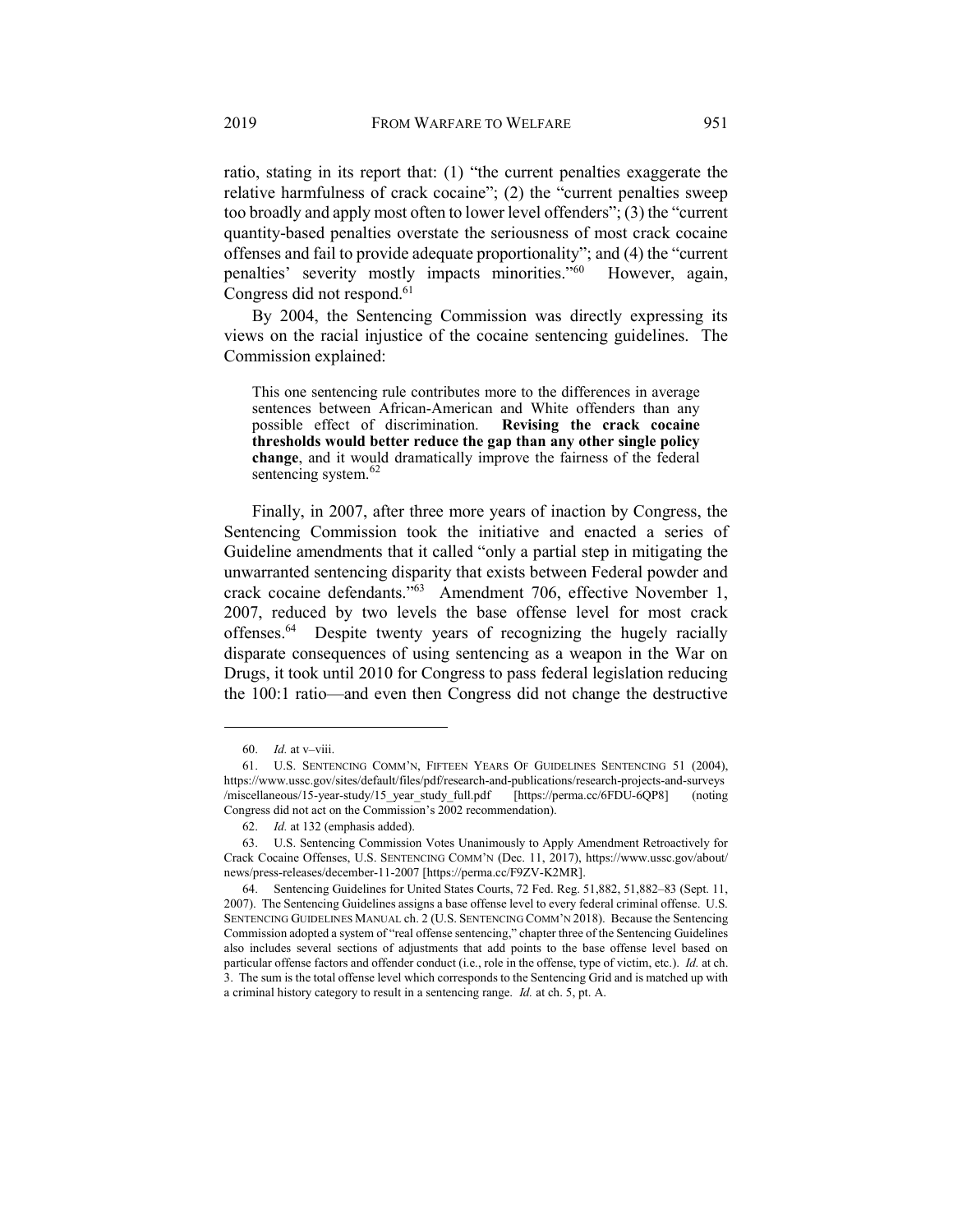nature of drug sentencing.

In 2010, Congress passed the Fair Sentencing Act of 2010 (the "FSA"), which decreased the powder to crack cocaine sentencing ratio to nearly 18:1.<sup>65</sup> Now, under the FSA, it takes twenty-eight grams (instead of the former five grams) of crack cocaine to trigger a five-year mandatory minimum imprisonment and 280 grams (rather than fifty grams) of crack cocaine to trigger a ten-year mandatory minimum imprisonment term.<sup>66</sup> The 500 grams and five kilograms (or 5000 grams) of powder cocaine that it takes to activate the five-year and ten-year mandatory minimum, respectively, remained unchanged.67 The mandatory minimum for a firsttime offense of simple possession was eliminated, and first-time simple possession of any quantity of crack cocaine, like powder cocaine, will result in a sentence no longer than one year.<sup>68</sup> Though this was a major change, because it did not result in a one-to-one parity in cocaine sentencing, the Act really took the form that Rep. Ron Paul said should more aptly be called "the Slightly Fairer Resentencing Act."<sup>69</sup> At fiscal yearend 2012, "[t]he vast majority of crack cocaine offenders (88%) were non-Hispanic black or African American," meaning that the sights of the lengthiest sentencing weapon are still set on Blacks.<sup>70</sup> But a new battle was seemingly on the horizon, only its casualties were seen as the good guys, worthy of saving, rather than the enemy.

#### III. THE OPIOID CRISIS AND A WELFARE APPROACH

Today's drug news is not overrun with images of crack addicts who must be eradicated before they infiltrate our safe neighborhoods. Instead, the current media fixation is on what has been deemed "the opioid crisis." In January 2017, the New York Times ran a story titled "Inside a Killer Drug Epidemic: A Look at America's Opioid Crisis."<sup>71</sup> The startling headline was followed by what the news outlet described as "stories of a national affliction that has swept the country, from cities on the West Coast

 <sup>65.</sup> Pub. L. No. 111-220, 124 Stat. 2372 (to be codified at 21 U.S.C. § 841).

 <sup>66. 21</sup> U.S.C. § 841(b)(1)(A)–(B) (2012).

 <sup>67.</sup> Id.

 <sup>68.</sup> Fair Sentencing Act of 2010, § 3 (codified at 21 U.S.C. § 844 (2012)).

 <sup>69. 156</sup> Cong. Rec. 14,395 (2010) (statement of Rep. Paul).

 <sup>70.</sup> SAM TAXY ET AL., BUREAU OF JUSTICE STATISTICS, DRUG OFFENDERS IN FEDERAL PRISON: ESTIMATES OF CHARACTERISTICS BASED ON LINKED DATA 3 (Oct. 2015), https://www.bjs.gov/ content/pub/pdf/dofp12.pdf [https://perma.cc/Y7F2-2PD7].

 <sup>71.</sup> Julie Bosman, Inside a Killer Drug Epidemic: A Look at America's Opioid Crisis, N.Y. TIMES (Jan. 6, 2017), https://www.nytimes.com/2017/01/06/us/opioid-crisis-epidemic.html [https://perma.cc/ZG5T-9VCK].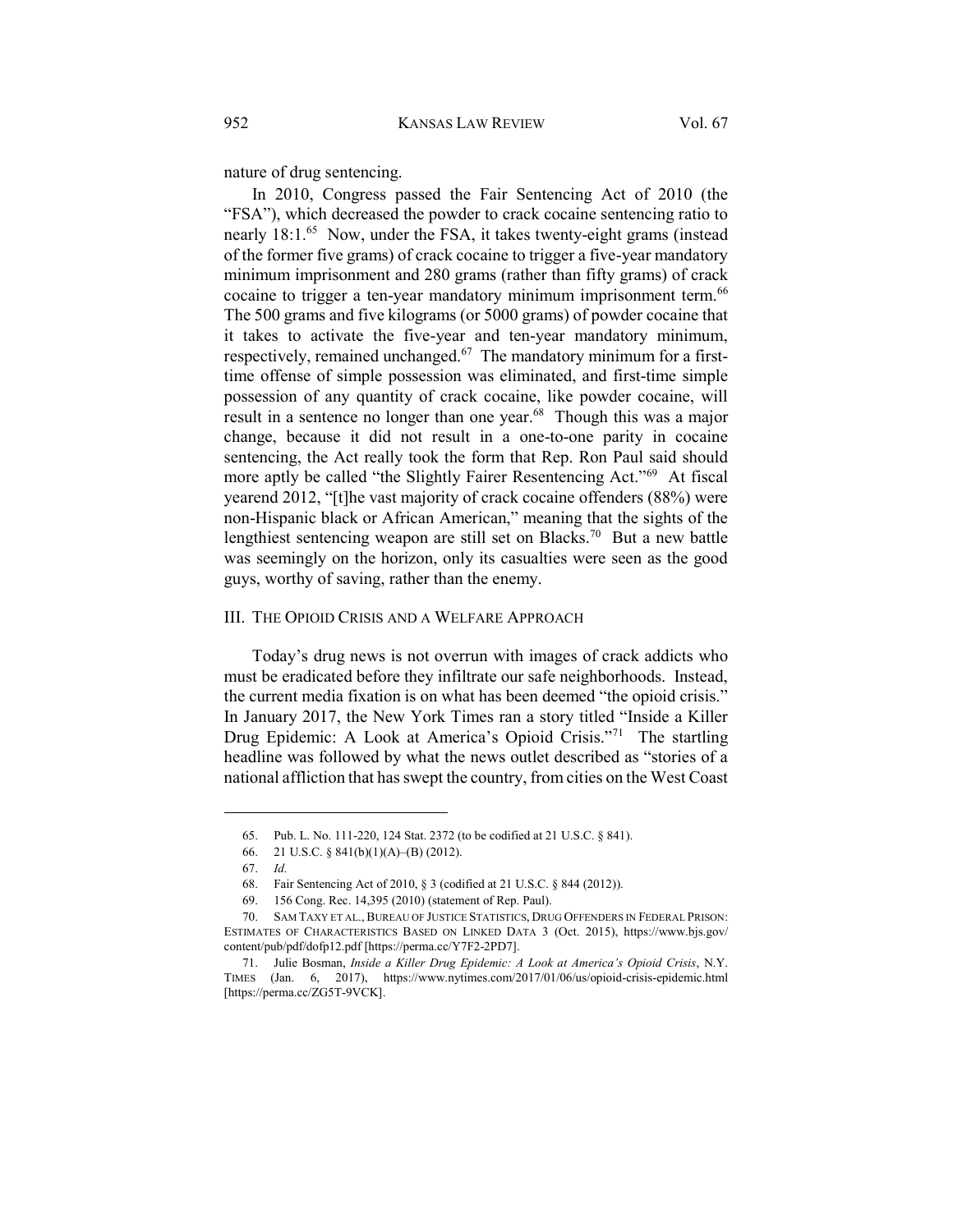to bedroom communities in the Northeast."<sup>72</sup> The article refers to towns "where people overdose in the aisles of dollar stores."<sup>73</sup> Other media sources have also addressed the topic with alarm. The Guardian issued an article calling the opioid crisis "a national trauma" and revealed that "[o]verdoses killed more people in the US in 2015 than car crashes and gun deaths combined."<sup>74</sup> These accounts are not without expert backing. The National Institutes of Health (NIH) dedicates a webpage to the "Opioid Overdose Crisis" on which it explains that "[e]very day, more than 130 people in the United States die after overdosing on opioids."<sup>75</sup> The Centers for Disease Control and Prevention (CDC) also has a webpage devoted to the opioid crisis. According to the CDC data shared there, "[o]verdose deaths from opioids . . . have increased almost six times since 1999. Overdoses involving opioids killed more than 47,000 people in 2017, and 36% of those deaths involved prescription opioids."<sup>76</sup> It would seem, then, that drug abuse is once again America's public enemy number one. However, both drug abuse and the abuser have been cast in a very different light than the enemy in the War on Drugs.

During the opioid epidemic, we have seen a shift in drug policy rhetoric from one of warfare to welfare. After declaring the opioid crisis a national Public Health Emergency, the White House launched an informational website, CrisisNextDoor.gov, "where Americans can share their own stories about the dangers of opioid addiction."<sup>77</sup> As the President explained, "[t]his epidemic can affect anyone, and that's why we want to educate everyone."<sup>78</sup> The Crisis Next Door website directs visitors to "See America's Stories" and invites them to "[s]hare your story below by uploading a video about how you overcame addiction, volunteered at a recovery center, or worked as a family to help a loved one get on the path to recovery."<sup>79</sup> Rather than having a crazed, dangerous enemy threatening the wholesome (white) American family—as was the image during the

 <sup>72.</sup> Id.

 <sup>73.</sup> Id.

 <sup>74.</sup> Joanna Walters, America's Opioid Crisis: How Prescription Drugs Sparked a National Trauma, THE GUARDIAN, (Oct. 25, 2017), https://www.theguardian.com/us-news/2017/oct/25/ americas-opioid-crisis-how-prescription-drugs-sparked-a-national-trauma [https://perma.cc/7JGR-WJSG].

 <sup>75.</sup> Opioid Overdose Crisis, supra note 5.

<sup>76.</sup> Opioid Overdose: Data Overview, CTRS. FOR DISEASE CONTROL & PREVENTION (citations omitted), https://www.cdc.gov/drugoverdose/data/index.html [https://perma.cc/V6CW-UJQP] (last visited Mar. 30, 2019).

 <sup>77.</sup> The Opioid Crisis, supra note 6.

 <sup>78.</sup> Remarks in Manchester, New Hampshire, 2018 DAILY COMP. PRES. DOC. 168, at 4 (Mar. 19, 2018).

<sup>79.</sup> THE CRISIS NEXT DOOR, supra note 9.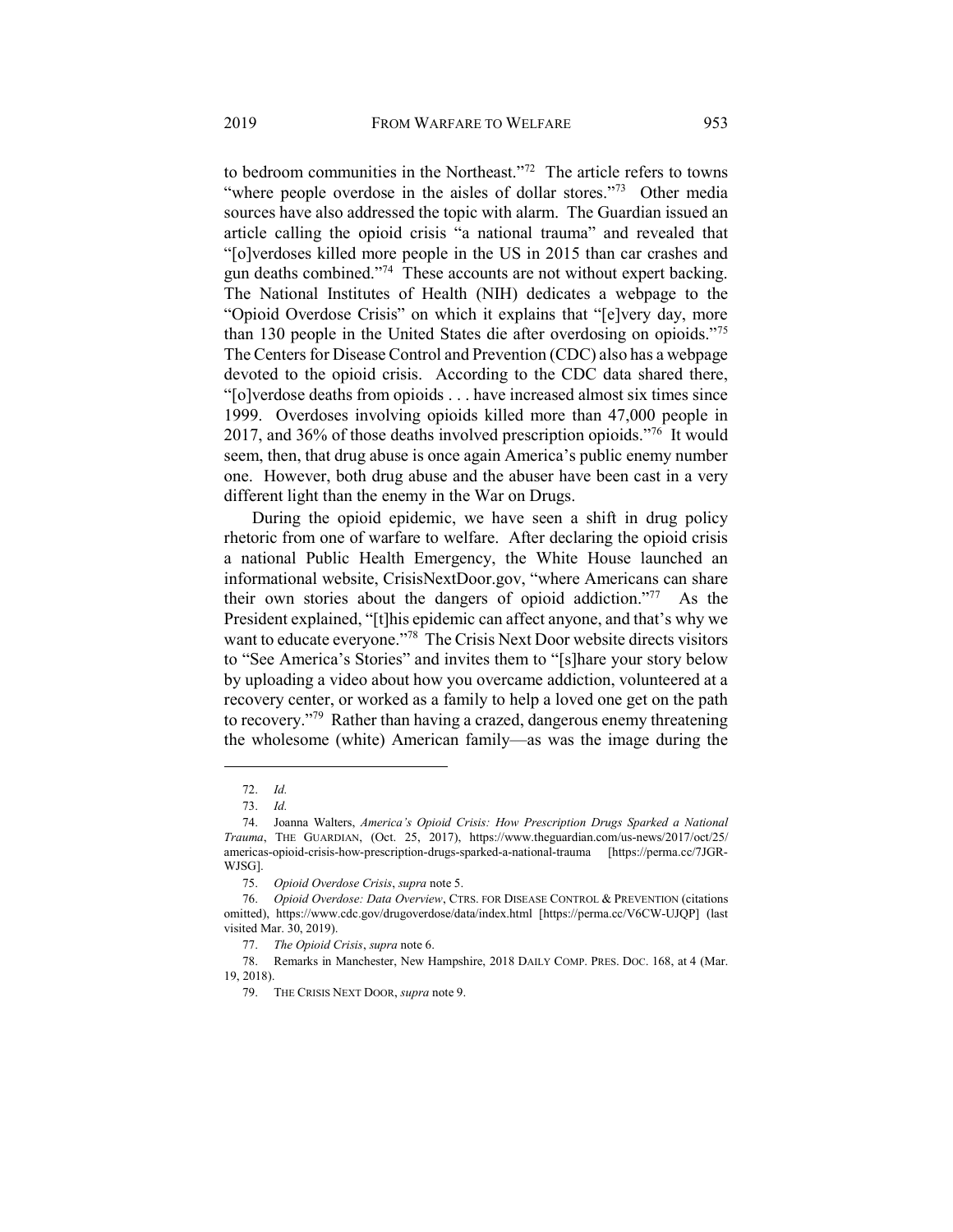crack epidemic—we now have "loved ones" who need help.

#### A. Neighbors, not Enemies: Race and the Opioid Addict

It is not insignificant that the demographics of the affected populations are markedly different when one compares the War on Drugs to the Opioid Crisis. According to the National Survey on Drug Use and Health, from 2010–2013, "the prevalence of [opioid abuse] was highest among whites (72.29%), with lower prevalence among blacks (9.23%), Hispanics 13.82%, and others 4.66%."<sup>80</sup> In other words, opioid abuse is a very white problem. Contrarily, in its 1995 report to Congress, the Sentencing Commission acknowledged that "[p]ublic opinion tends to associate the country's drug crisis, specifically its perceived 'crack problem,' with Black, innercity neighborhoods."<sup>81</sup> The injustice in this perception of the purported crack epidemic is that Blacks were not actually using crack at a higher rate than whites. Data from the National Household Survey on Drug Abuse revealed the following in 1991, five years after the Anti-Drug Abuse Act of 1986 was passed:

[O]f those reporting cocaine use at least once in the reporting year, 75 percent were White, 15 percent Black, and 10 percent Hispanic. And of those reporting crack use at least once in the reporting year, 52 percent were White, 38 percent were Black, and 10 percent were Hispanic.<sup>82</sup>

Despite the majority of crack users being white, the War on Drugs aimed its sentencing weapon at Black communities. The public response to the opioid crisis, however, has not been to criminalize communities. In fact, rather than being called an addiction, opioid abuse is now referred to as "Opioid Use Disorder."<sup>83</sup> On all fronts, the discourse, and the response, has changed from one of warfare against communities to welfare for communities.

# B. Community Welfare Responses to the Opioid Crisis

In October 2018, a year after declaring the opioid crisis a public health

 <sup>80.</sup> THE PRESIDENT'S COMMISSION ON COMBATING DRUG ADDICTION AND THE OPIOID CRISIS, FINAL REPORT 25 (2017), https://www.whitehouse.gov/sites/whitehouse.gov/files/images/Final\_ Report\_Draft\_11-1-2017.pdf [https://perma.cc/YH46-G9SD].

 <sup>81. 1995</sup> REPORT, supra note 38, at 34.

 <sup>82.</sup> Id.

<sup>83.</sup> See, e.g., Prevent Opioid Use Disorder, CTRS. FOR DISEASE CONTROL & PREVENTION, https://www.cdc.gov/drugoverdose/prevention/opioid-use-disorder.html [https://perma.cc/SJF9- 7443] (last visited Feb. 11, 2019).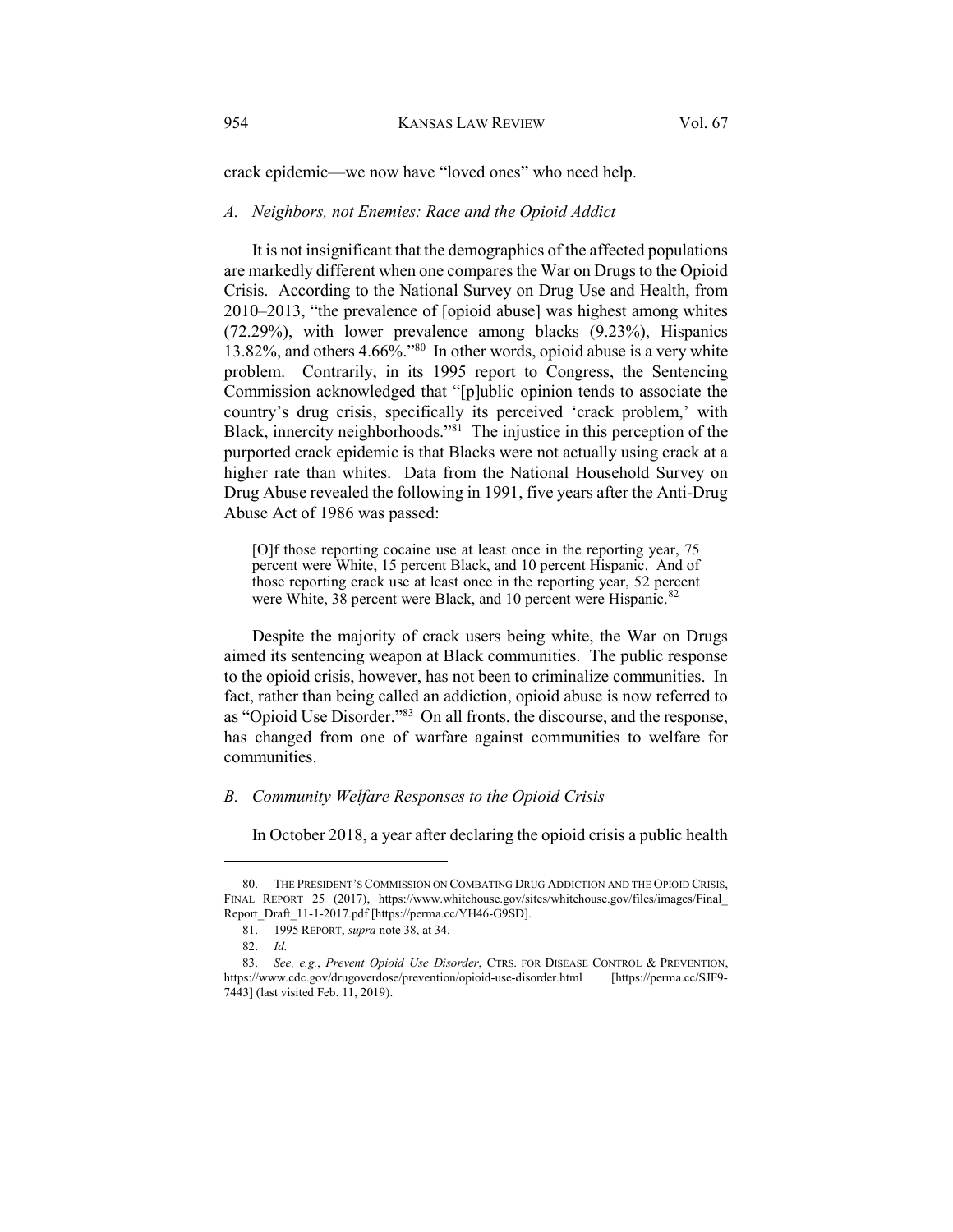emergency, the President signed into law the Substance Use-Disorder Prevention that Promotes Opioid Recovery and Treatment for Patients and Communities Act, known as the SUPPORT for Patients and Communities Act.<sup>84</sup> The purpose of the SUPPORT Act is to "provide for opioid use disorder prevention, recovery, and treatment.<sup>385</sup> It is important to note that this was not criminal justice legislation. Instead, the Act directs funding to federal agencies and states in order to support increased addiction treatment and to set policies in place to screen for and prevent the abuse of prescription opioids.<sup>86</sup> Likewise, government agencies have taken a treatment approach to the opioid epidemic. The Health Resources and Services Administration (HRSA), an agency of the U.S. Department of Health and Human Services, has awarded over \$396 million to address the opioid crisis.<sup>87</sup> The purpose of the grants is to "enable HRSA-funded community health centers, academic institutions, and rural organizations to expand access to integrated substance use disorder and mental health services."<sup>88</sup> Under an initiative called the Rural Communities Opioid Response Program-Planning, HRSA has given \$19 million in grants to organizations that "develop plans to implement evidence-based opioid use disorder prevention, treatment, and recovery interventions designed to reduce opioid overdoses among rural populations at the highest risk for substance use disorders."89 The HRSA website does not indicate any such investments in inner cities or funding related to combatting cocaine use.

The HRSA also hosts the Addressing Opioid Use Disorder in Pregnant Women & New Moms Challenge.<sup>90</sup> The goal of the prize competition is "to support tech innovations to improve access to quality health care, including substance use disorder treatment, recovery, and support services

 <sup>84.</sup> Marianna Sotomayor, Trump Signs Sweeping Opioid Bill with Vow to End 'Scourge' of Drug Addiction, NBC NEWS (Oct. 24, 2018), https://www.nbcnews.com/politics/congress/trumpsigns-sweeping-opioid-bill-vow-end-scourge-drug-addiction-n923976 [https://perma.cc/8KQQ-66T8].

 <sup>85.</sup> Pub. L. No. 115-271, 132 Stat. 3894 (2018).

 <sup>86.</sup> See Jennifer M. Lohse & Brad Lerner, SUPPORT Act: Highlights of the 2018 Opioid Legislation, AM. HEALTH LAW. ASS'N (Oct. 15, 2018), https://www.healthlawyers.org/Members/ PracticeGroups/TaskForces/BH/alerts/Pages/SUPPORT\_Act\_Highlights\_of\_the\_2018\_Opioid\_Legi slation.aspx [https://perma.cc/22F7-X294] (explaining the various aspects of the Act); Kevin B. O'Reilly, 10 Ways the New Opioids Law Could Help Address the Epidemic, AM. MED. ASS'N (Oct. 24, 2018), https://www.ama-assn.org/delivering-care/opioids/10-ways-new-opioids-law-could-helpaddress-epidemic [https://perma.cc/8XKN-SL7G].

 <sup>87.</sup> FY18 HRSA Opioids Fundings, HEALTH RESOURCES & SERVS. ADMIN., https://www.hrsa.gov/opioids/HRSA-fy18-awards.html [https://perma.cc/F5AN-EE64] (last visited Mar. 30, 2019).

 <sup>88.</sup> Id.

 <sup>89.</sup> Id.

 <sup>90.</sup> Id.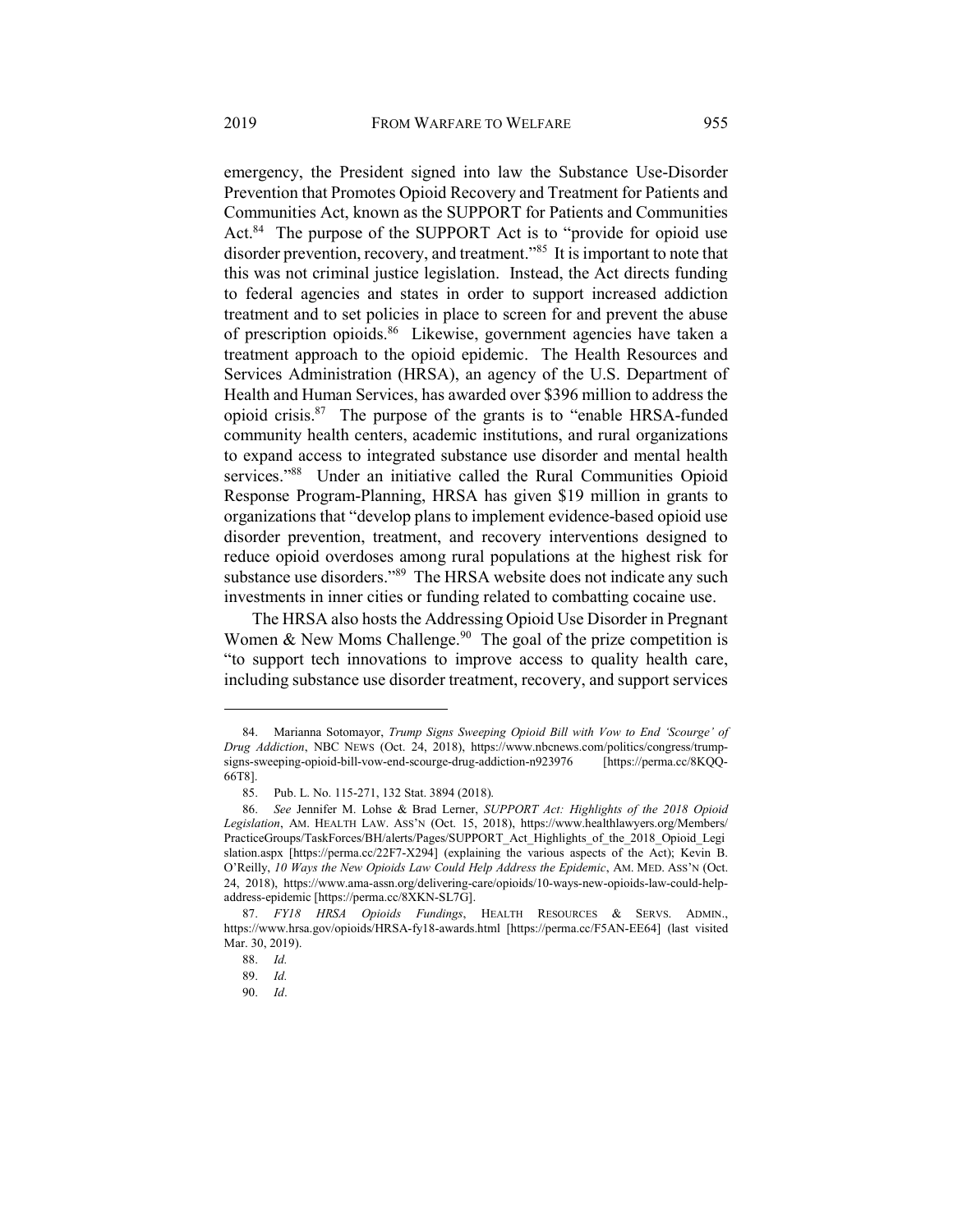for pregnant women with opioid use disorders, their infants, and families, especially those in rural and geographically isolated areas."<sup>91</sup> This concern for the welfare of the pregnant, opioid-addicted mother is a far cry from the characterization of the irresponsible, Black crack mother who was committing a crime against her ill-fated, Black crack baby.<sup>92</sup> Clearly, the messaging about the illegal use of drugs has changed dramatically. What has not changed significantly, however, is the sentencing of drug offenders.

# IV. RECONCEPTUALIZING DRUG SENTENCING

Even as the discourse about drug addiction has changed from one focusing on annihilating a drug enemy to one focused on the recovery of victims, the mandatory minimum sentences applicable to drug offenses remain largely unchanged since the Anti-Drug Abuse Act of 1986. The most recent criminal justice reform, the First Step Act, has been hailed as legislation that will bring "the most significant changes to the criminal justice system in a generation."<sup>93</sup> Congress passed it in 2018, while the nation was still reeling from the hundreds of thousands of deaths caused by opioid abuse. The Act does a number of things, including, but not limited to the following:

- Increasing good time credit earning from forty-seven days per year to fifty-four;
- Requiring the Bureau of Prisons to examine its capabilities in creating evidence-based recidivism reduction programs; and
- Allowing participation in those programs to lead to incentives such as prerelease custody in a halfway house, increased visitation opportunities, email access, commissary funds,  $etc.<sup>94</sup>$

 <sup>91.</sup> Id.

 <sup>92.</sup> For more information on how the crack baby problem was a myth, see Michael Winerip, Revisiting the 'Crack Babies' Epidemic That Was Not, N.Y. TIMES: RETRO REPORT (May 20, 2013), https://www.nytimes.com/2013/05/20/booming/revisiting-the-crack-babies-epidemic-that-was-

not.html [https://perma.cc/2UMW-W2EC] ("[L]imited scientific studies in the 1980s led to predictions that a generation of children would be damaged for life. Those predictions turned out to be wrong. This supposed epidemic—one television reporter talks of a 500 percent increase in damaged babies—was kicked off by a study of just 23 infants that the lead researcher now says was blown out of proportion. And the shocking symptoms—like tremors and low birth weight—are not particular to cocaine-exposed babies, pediatric researchers say; they can be seen in many premature newborns.").

<sup>93.</sup> Nicholas Fandos & Maggie Haberman, Trump Embraces a Path to Revise U.S. Sentencing and Prison Laws, N.Y. TIMES (Nov. 14, 2018), https://www.nytimes.com/2018/11/14/us/politics/ prison-sentencing-trump.html [https://perma.cc/R8AT-MT7P].

<sup>94.</sup> Frequently Asked Questions on the First Step Act, S. 756, FAMM, https://famm.org/wp-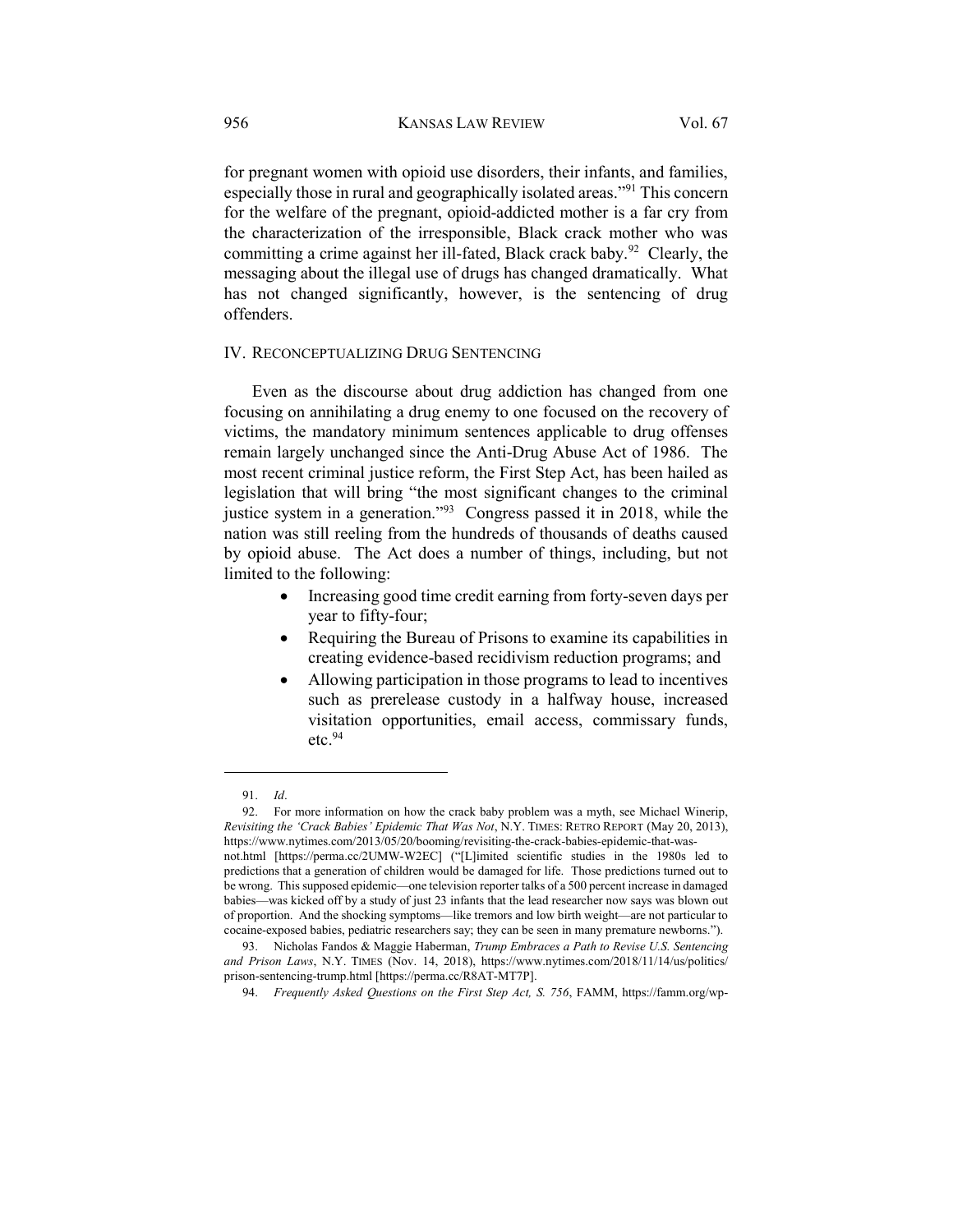Therefore, under the Act, certain populations of federal prisoners will qualify for release sooner than they would have otherwise. Additionally, for another limited number of inmates, life in prison will be made more palatable in exchange for the inmates becoming "less dangerous" through the recidivism reduction programs. Though these are welcomed changes, the First Step Act has been criticized for not truly being sweeping criminal justice reform.<sup>95</sup> A main point of contention for critics is that it does not "eliminate mandatory minimums, restore judicial discretion, reduce the national prison population, and mitigate disparate impacts on communities of color."<sup>96</sup> Though the First Step Act makes the Fair Sentencing Act of 2010 retroactive—meaning that it will apply the newer 18-1 powder cocaine to crack cocaine ratio to inmates serving sentences under the older 100-1 ratio—it will only affect approximately 2600 federal inmates, and petitions for release are still subject to judicial discretion.<sup>97</sup> Ultimately, though the purported focus during the opioid crisis is treatment and welfare, sentencing is still being used as a weapon disproportionately fired at Black offenders. The momentum of the opioid crisis gives legislators and criminal justice advocates the opportunity to move away from a warfare model of sentencing.

Leaving behind a warfare model of drug sentencing means acknowledging the failure of sentencing as a weapon in the War on Drugs. The mandatory minimum sentences of the '80s did not reduce the use of crack cocaine, though that was the target of the harsh sentencing scheme. According to reports from the National Household Survey on Drug Abuse  $(NHSDA)$ , <sup>98</sup> from 1988–1992, "there was no change in the monthly use of crack."<sup>99</sup> When we focus on cocaine use generally, rather than solely crack

content/uploads/First-Step-Act-FAQs.pdf [https://perma.cc/5NGS-JU8D].

<sup>95.</sup> See, e.g., Chrysse Haynes, The First Step Act—A Pros and Cons List, EQUAL JUST. UNDER L. (Aug. 30, 2018), https://equaljusticeunderlaw.org/thejusticereport/2018/8/21/the-first-step-act-apros-and-cons-list [https://perma.cc/N97A-SPXN]; letter from Opponents of the First Step Act to Members of the House Judiciary Committee (May 8, 2018), http://civilrightsdocs.info/ pdf/policy/letters/2018/not-retroactive-Sign-On-Letter-Oppose-First%20Step%20Act-5.8.18- FINAL.pdf [https://perma.cc/9QLV-5W3U].

<sup>96.</sup> Lydia Wheeler, House Judiciary Delays Markup of Prison Reform Bill, THE HILL (Apr. 25, 2018), https://thehill.com/regulation/384918-house-judiciary-delays-markup-of-prison-reform-bill [https://perma.cc/BL7W-9ZWT].

<sup>97.</sup> Justin George, What's Really in the First Step Act?, MARSHALL PROJECT (Nov. 16, 2018), https://www.themarshallproject.org/2018/11/16/what-s-really-in-the-first-step-act [https://perma.cc/ DV8K-TCQR].

 <sup>98.</sup> In 2002, the NHSDA was renamed the National Survey on Drug Use and Health. National Survey on Drug Use and Health, SUBSTANCE ABUSE & MENTAL HEALTH SERVS. ADMIN., https://www.samhsa.gov/data/data-we-collect/nsduh-national-survey-drug-use-and-health [https:// perma.cc/JLV2-LDBF] (last visited Mar. 31, 2019).

<sup>99.</sup> See 1995 REPORT, supra note 38, at 32.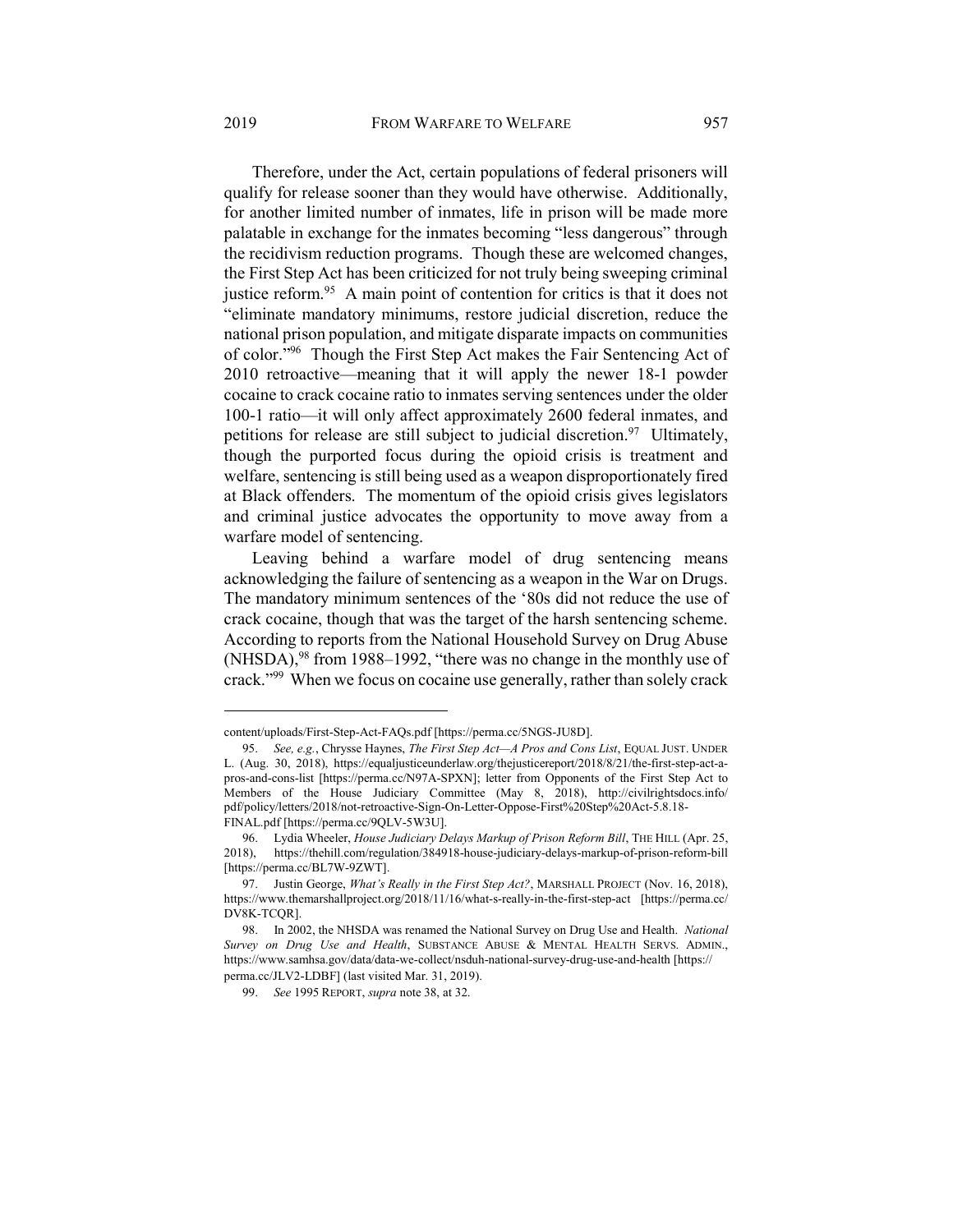cocaine, while it is true that cocaine use in the United States has declined since the consumption levels seen in the 1980s and 1990s,  $100$  it is unlikely that this reduction had anything to do with sentencing law. Most of this decrease in cocaine use has happened since 2006 and has been attributed to "a severe cocaine shortage, reflected in rapidly falling purity levels and a consequent rise in the cost per unit of pure cocaine, doubling over the 2006–2009 period."<sup>101</sup> This decline seems to have little to nothing to do with penalties for cocaine offenses. Instead, the United Nations Office on Drugs and Crime reports that "in 2007, five of the 20 largest individual cocaine seizures ever made were recorded," causing large-scale disruption to the cocaine supply.<sup>102</sup> Yet we continue to operate with the 1986 drug sentencing model based on mandatory minimum sentencing laws.

Abandoning a warfare model of drug sentencing also means admitting that using sentencing as a weapon can and has been abused. The purported purpose of the sentencing scheme adopted in the Anti-Drug Abuse Act of 1986 was to target major drug trafficking. However, the U.S. Sentencing Commission has reported that low-level crack offenses represent more than sixty percent of federal crack defendants, and the harsh crack cocaine penalties "apply most often to offenders who perform low-level trafficking functions, wield little decision-making authority, and have limited responsibility."<sup>103</sup> Because of the misuse of the sentencing weapon:

African American drug defendants have a 20 percent greater chance of being sentenced to prison than white drug defendants. Between 1994 and 2003, the average time served by African Americans for drug offenses increased by 62 percent, compared to an increase of 17 percent for white drug offenders. Moreover, African Americans now serve virtually as much time in prison for a drug offense (58.7 months) as

 100. UNITED NATIONS OFFICE ON DRUGS & CRIME, THE GLOBALIZATION OF CRIME: A TRANSNATIONAL ORGANIZED CRIME THREAT ASSESSMENT 90 fig. 82 (2010) [hereinafter GLOBALIZATION OF CRIME], http://www.unodc.org/res/cld/bibliography/the-globalization-of-crimea-transnational-organized-crime-threat-assessment\_html/TOCTA\_Report\_2010\_low\_res.pdf

<sup>[</sup>https://perma.cc/L9QJ-G3NZ] (graphing the decrease in U.S. cocaine consumption from 1988– 2008). See also Beau Kilmer & Greg Midgette, Opinion, Mixed Messages: Is Cocaine Consumption in the U.S. Going Up or Down?, BROOKINGS INST. (Apr. 28, 2017), https://www.brookings.edu/ opinions/mixed-messages-is-cocaine-consumption-in-the-u-s-going-up-or-down/ [https://perma.cc/ P5QC-BRDK] (evaluating the effectiveness of cocaine use measures from 2005 to 2015).

<sup>101.</sup> GLOBALIZATION OF CRIME, supra note 100, at 86. This supply decline was also given as a reason for declined cocaine use in the United States. NAT'L DRUG INTELLIGENCE CTR., DEP'T OF JUSTICE, NATIONAL DRUG THREAT ASSESSMENT 2011, at 24 (2011), http://www.justice.gov/archive/ ndic/pubs44/44849/44849p.pdf [https://perma.cc/K39M-ZXDF].

 <sup>102.</sup> GLOBALIZATION OF CRIME, supra note 100, at 86.

 <sup>103. 2002</sup> REPORT, supra note 45, at 99–100.